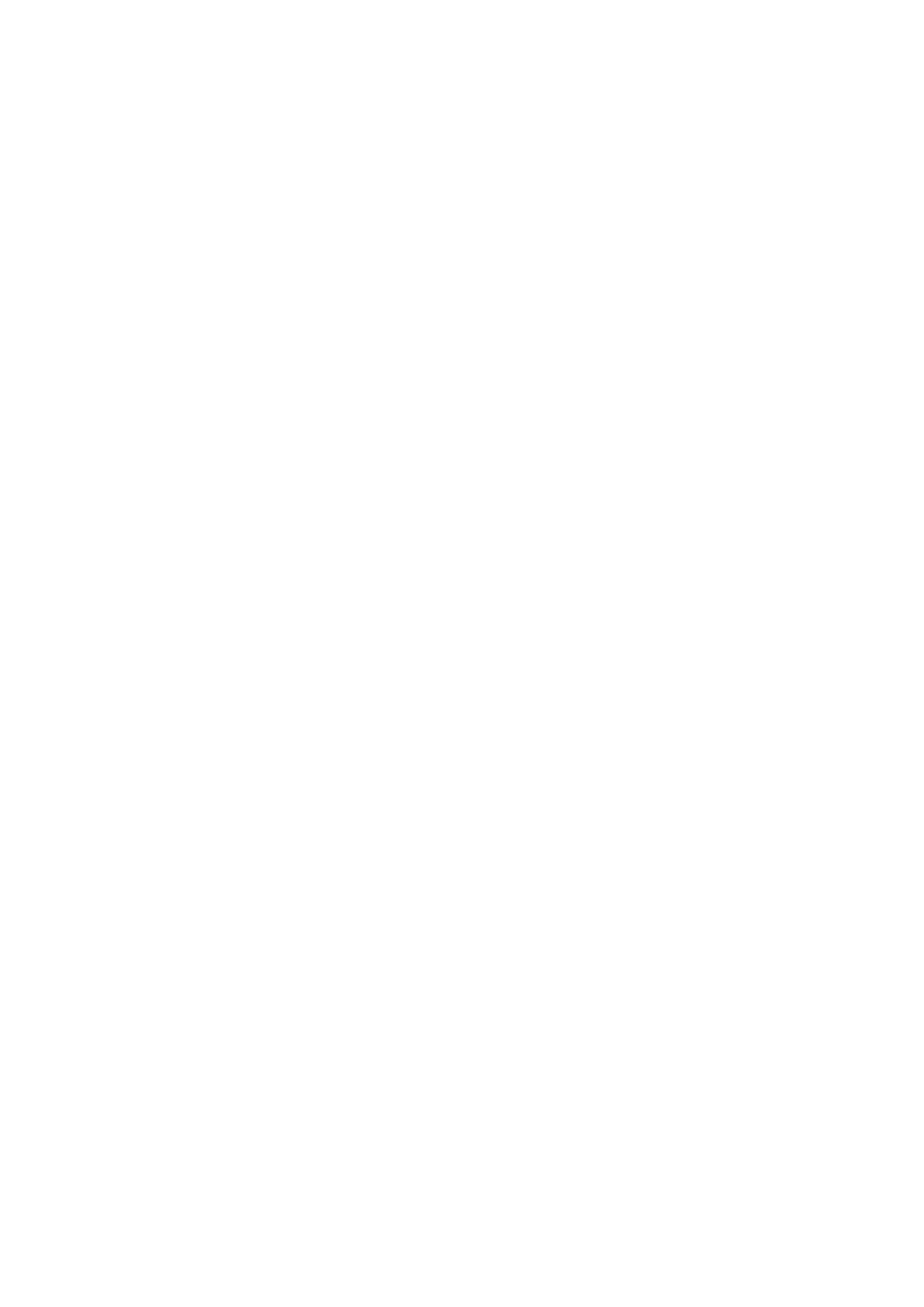Hrvoje Šimović Anto Bajo Marko Primorac Marija Davidović Filip Jelavić

# Gambling Market in Croatia: Financial Performance and Fiscal Effect

*The paper analyses the gambling market in Croatia from 2010 to 2017, i.e. in the period after the effective date of the Act of Games of Chance that is still in force, but only had a couple of amendments. It also includes a detailed analysis of the financial position of the market participants, fiscal effect and contribution of gambling in the state budget revenue.* 

# Introduction

The gambling market has been gradually liberalised. The former monopolistic position of Croatian Lottery (Hrvatska lutrija - HL), which is a state-owned enterprise, has been impaired in the majority of gambling segments by the appearance of other operators of the gambling games on the market. This has not been the case with the lottery games where HL still has the monopoly. However, the market competition is getting harsher in other gambling segments (betting, slot machine clubs and casinos). The digitalisation strongly contributes to the growth in innovations and offer of all forms of gambling. Thus, in the past couple of years, the players have been attracted to the online betting, live betting, online casinos and online lottery games, either through the offer of such gambling games on the personal computers or smartphones.

Although the digitalisation and the aggressive advertising affect the growth of the gambling demand, the issue of addiction also arises, especially among younger population. Almost every other person older than 15 is involved in some form of lottery, and every third person takes part in prize contests by purchasing specific products or from specific retailers. One quarter of the population takes part in prize contests organised by printed media, and every seventh person bets (Zoričić, Torre i Orešković, 2009; Bodor et al., 2018).

The main goal of this paper is to analyse the gambling market in Croatia and assess the financial position of the main market participants. By reviewing the literature, it can be concluded that no such analysis has been done for Croatia so far. On the other hand, there are analyses of the regulatory framework of this circumstance (Anić and Vouk, 2000; Torre, Zoričić and Škifić,

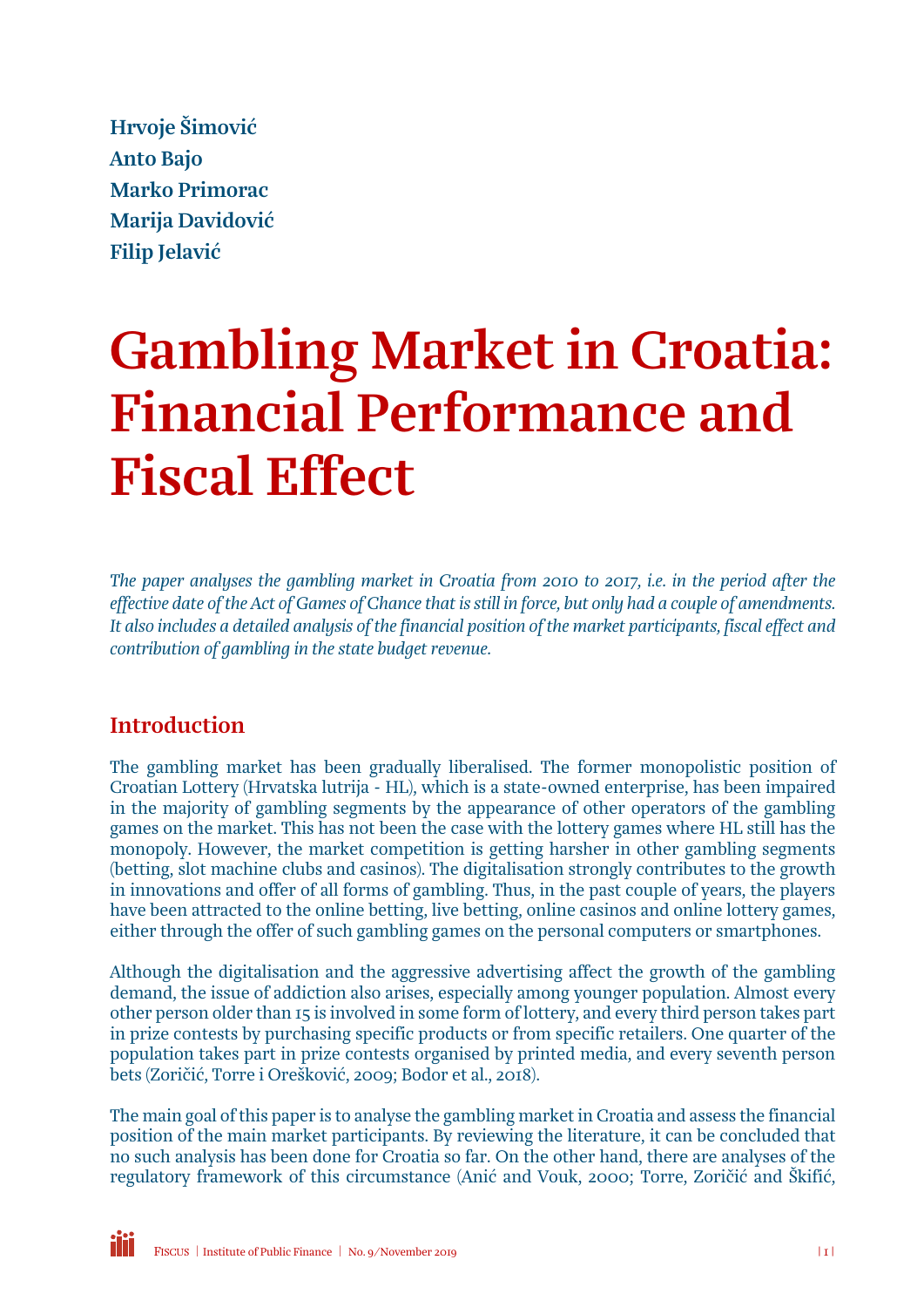2010; Horak, Dumančić and Pošćić, 2017), as well as of the addiction issues that are a consequence of betting and gaming (Zoričić, Torre and Orešković, 2009). Besides the analysis of the financial position, the paper also analyses the fiscal effect of the gambling sector on the budget revenue and assesses the current legal framework for the regulation of gambling in Croatia.

# Regulation of Gambling

Gambling games have always been an inevitable companion of the social and individual life. The players are usually thrilled to be able to participate in them and they are ready to pay a high price, not only in money, but in their time as well. Furthermore, they are ready to assume both the physical and mental risk related to gambling, since betting and gambling may cause addiction. Therefore, it is very important to effectuate the appropriate legislation to regulate the organisation of gambling and prevent criminal activities. Similar problems are also caused by other vices, such as alcohol and tobacco products, which, due to the addiction problems they cause, have a relatively stable demand and are subject to the special sales taxes imposed by the government in order to generate additional budgetary resources.

#### *Regulation of gambling in the European Union*

Organisation of gambling, especially gaming and betting, is prohibited or, more often, government-controlled by means of licences, in the majority of countries in the world. The regulation of gambling in the European Union (EU) differentiates largely among the member countries. In some countries, gambling is a matter of market relations (e.g. Austria and United Kingdom), whereas the Nordic countries insist on maintaining the state monopoly (Torre, Zoričić and Škifić, 2010).

There are still no guidelines for organisation of gambling on the EU common market. All EU members organise gambling in accordance with their respective regulations, with due regard for the principles of equality of all operators who are interested in organisation of gambling and who meet the requirements set out by the current regulations of a particular member country (Horak, Dumančić and Pošćić, 2017).

#### *Regulation of gambling in Croatia*

The gambling in Croatia has been regulated by the Act of Games of Chance (OG  $87/09$ ,  $35/13$ , 158/13, 41/14, 143/14, hereinafter: The Act) that defines the types of gambling, the rights to organise gambling and methods in which the government can impact the business operation of the gambling operators.

The right to organise gambling games falls under the exclusive competence of the Government of the Republic of Croatia. However, by means of a special decision and at the suggestion of the Ministry of Finance, this right can be transferred to companies and non-profit organisations. The operators must be headquartered in Croatia. It has already been mentioned in the intro that, when it comes to lottery, HL still has the monopoly, whereas the other segments of gambling – betting, slot machine clubs and casinos – have been liberalised to a certain extent. Besides the required business licence, there is also a special decision laid down by the Government that specifies the maximum number of companies that are given the approval to organise betting as well as to open slot machine clubs and casinos (Decision on Granting the Right to Organise Gambling for Each Individual Gambling Category, OG 116/18).

Besides the required business licences, the Government also lays down a set of specific rules and restrictions which the operators are obligated to comply with. There is a number of ordinances (see the references for details) which the Government uses as supplements to the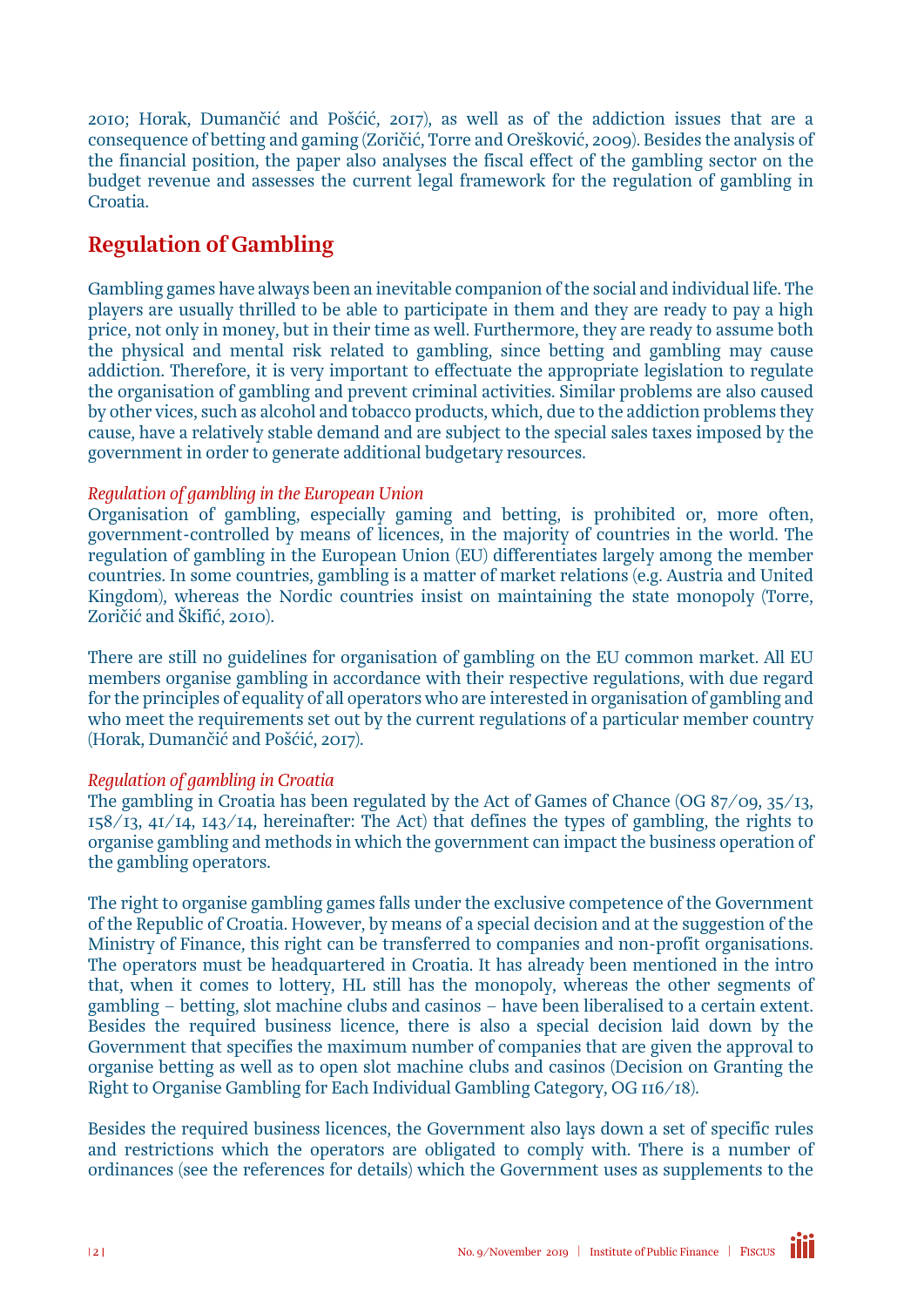Act, that is for a more precise regulation of gambling, remote betting, online casinos, minimum spatial and technical requirements for organisation of gambling at casinos and slot machine clubs as well as betting shops.

A significant portion of the operators' revenue is going to the state budget. The Act stipulates not only the tax on winnings from gambling, but also fees (annual and monthly) paid by the operators. It also defines programmes financed by the revenue generated from the gambling activities. For instance, a part of this money is used for financing the organisations that contribute to fighting any form of addiction, promote sports, or that are engaged in social and charity activities, in meeting the needs of impaired people, that focus on culture and technical culture and contribute to the development of the civil society. The Government allocates 50% of the fees collected in connection with the organisation of gambling activities for financing of the above-mentioned programmes.

# Gambling Market in Croatia

The gambling market includes companies registered for gaming and betting activities (NKD 9.2000) according to the national economic activity classification (NKD). However, a part of the companies registered for organisation of gambling activities is also registered in other NKD categories, e.g. as hotels and similar facilities, production of games and toys, non-specialised wholesale and other entertainment and recreation activities etc., which is in particular the case when it comes to the casino activities. This fact aggravates the analysis, so the focus is only on the companies registered for gaming and betting activities (NKD 9.2000).

#### *The main sector indicators: revenue, number of companies, employment and profitability*

In the period 2008 – 2017, the gaming and betting sector recorded a decrease in the number of companies, i.e. an increase in the market concentration (graph 1), which was mainly a result of mergers and acquisitions, especially in 2013 and 2016. In 2013, Admiral International Kasinos was merged with Captura, Osmica was merged with International Evona, and ABCAstoria was merged with Prva sportska kladionica (PSK). The similar scenario repeated in 2016, which was a year of a few mergers – Hattrick was merged with PSK, Tempo-Star was merged with Germania Sport, whereas Captura, Bolus and Blue Sky were merged with Interigre. These mergers mostly included affiliated companies in the way that the owners of several subsidiary companies merged such companies into a single one.

Despite the drop in number of companies in this sector, a significant revenue increase was recorded, which in 2017 amounted to more than HRK 3 billion. Furthermore, due to the concentration increase in the sector, almost 70% of the revenue generated in this segment in 2017 referred to the five largest companies in terms of their generated turnover (Super Sport, HL, Interigre, Hattrick-PSK and International Evona), which represents a significant increase compared to 2009 when the revenue amounted only 52%.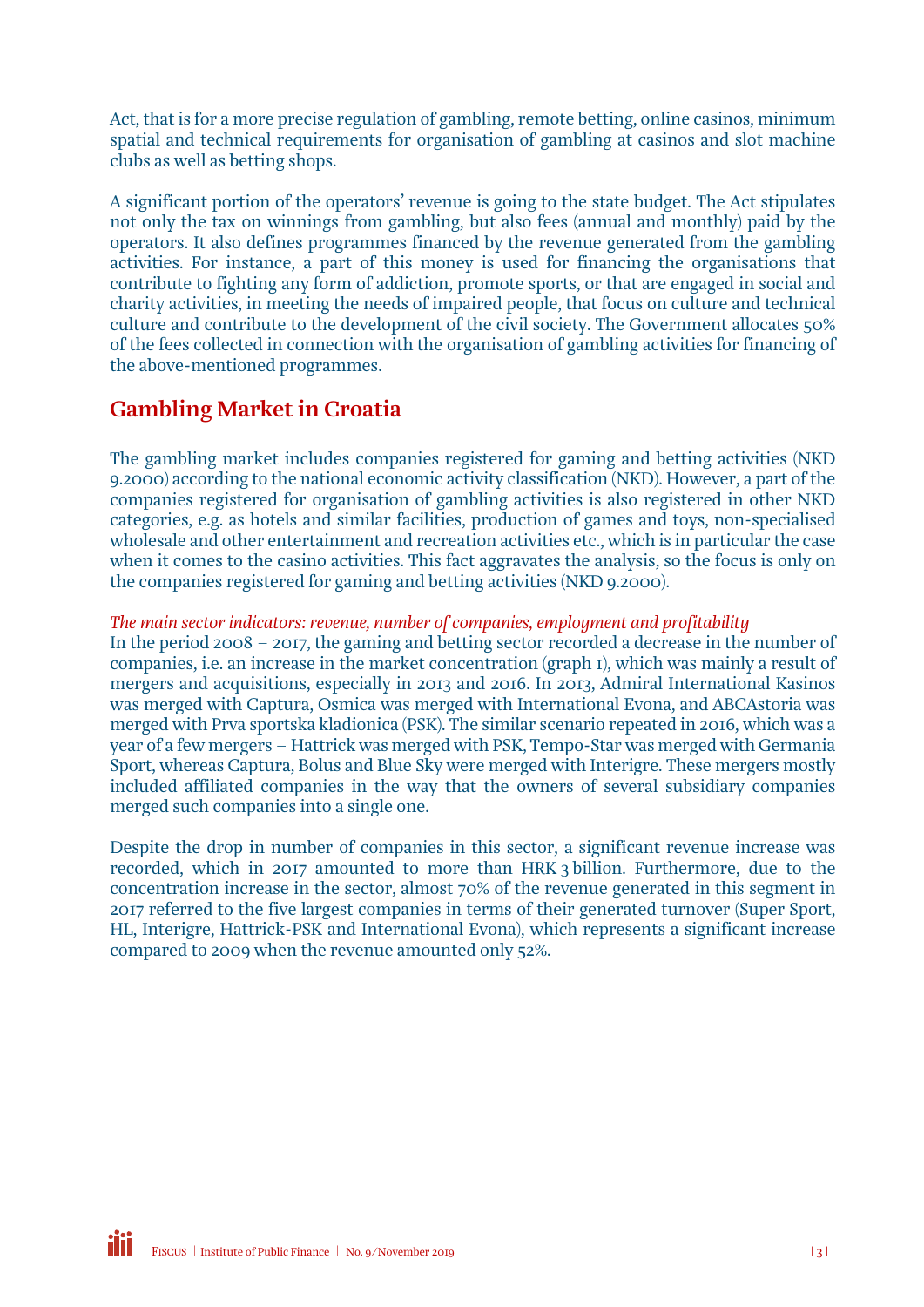

#### *Graph 1 Sector revenue (in HRK million), number of companies and share of the five largest companies*



#### *Graph 2 Structure of the overall sector turnover per biggest companies in 2017 (in %)*



An upturn in profit on the sector level was higher than the revenue growth, which brought the net margin of the sector to approximately 15% (graph 3). The sector profit was largely determined by the results of the bookmakers, in particular, Super Sport and Hattrick-PSK, and in the last couple of years, HL as well. The Super Sport profit of HRK 292 million in 2017 made 63% of the sector profit (together with Hattrick-PSK and HL it is more than 90%).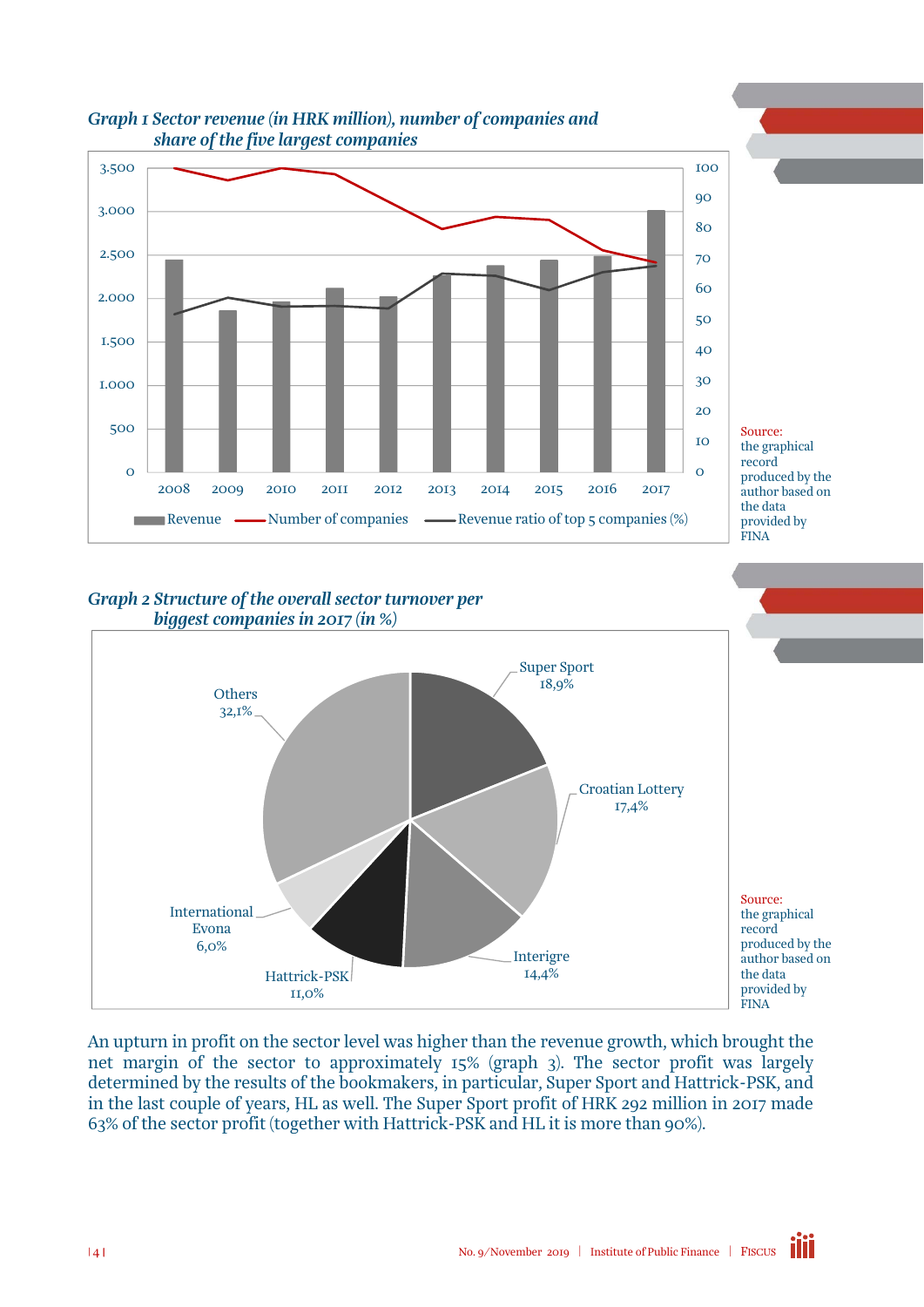

Regardless of the overall results that are satisfactory, there are large differences in profitability among the companies. Graph 4 points out to a constant presence of a relative share of lossgenerating companies in the sector of about 40%, despite the profit increase on the sector level. Besides, despite the satisfactory results of the entire sector, no significant inflow of new competitors was recorded. In the past two years only five new companies have joined the sector, whereas in the same period 19 companies left it.



At the end of 2017, the gaming and betting sector employed 6,300 people, which was 500 less than in 2010, but 1,000 more compared to 2015. The headcount mostly did not follow the revenue growth in the last five years, so that the headcount productivity also grew (graph 6). The revenue per employee in 2010 amounted to HRK 281,000 and HRK 504,000 in 2017, which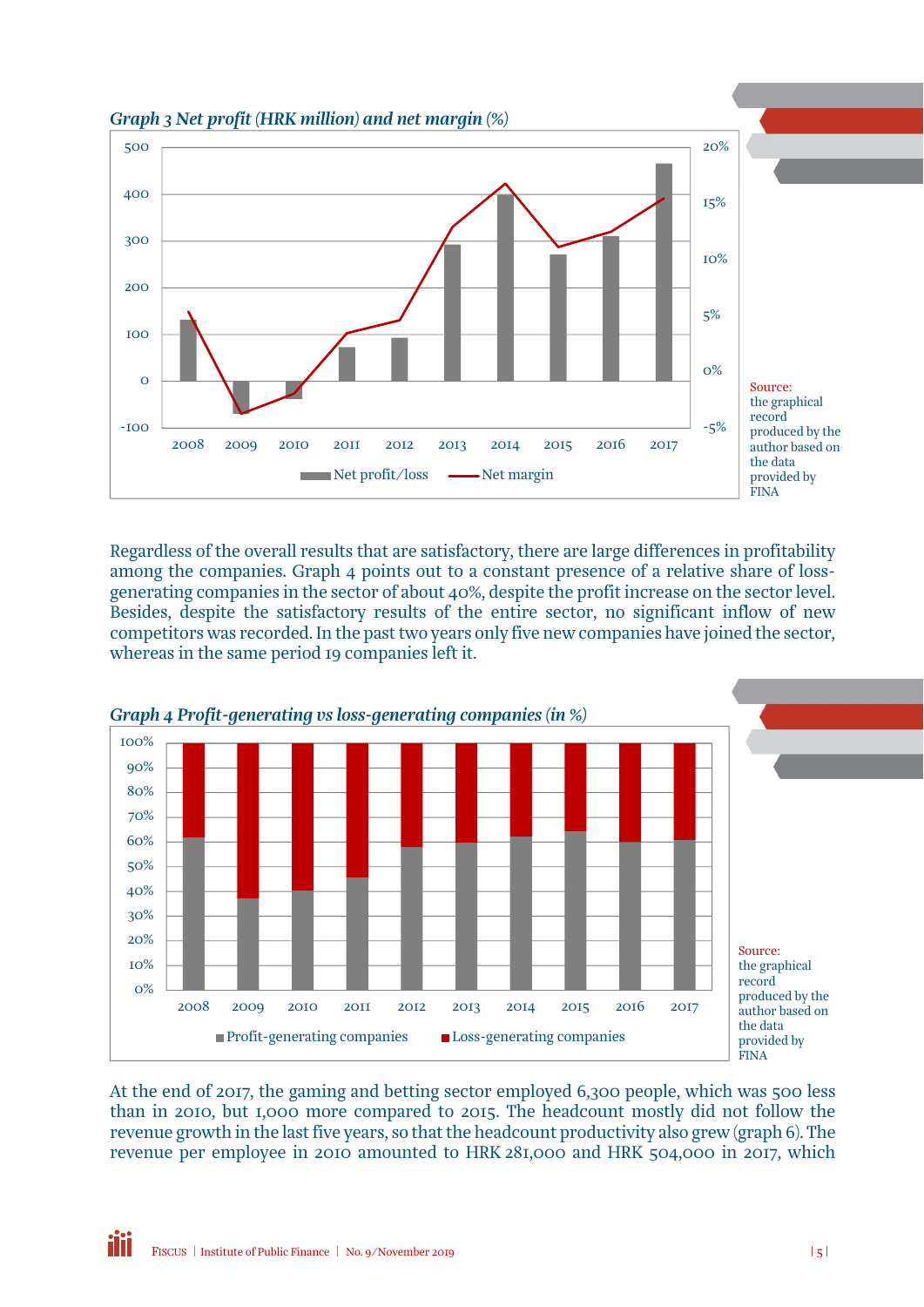represented a growth of 80%. Such labour productivity growth can be hardly observed in other segments, which made this activity particularly attractive for investments.



Graph 6 shows that the average gross annual salary (personnel cost per employee) grew slower than the revenue per employee, which resulted in higher revenue of the sector. Although the headcount in 2017 was almost 18% lower than in 2010, the total wage bill was higher by 30%, showing the salary growth which amounted to 2% per year on average during the reference period. Other costs grew significantly faster than the personnel cost.

![](_page_7_Figure_3.jpeg)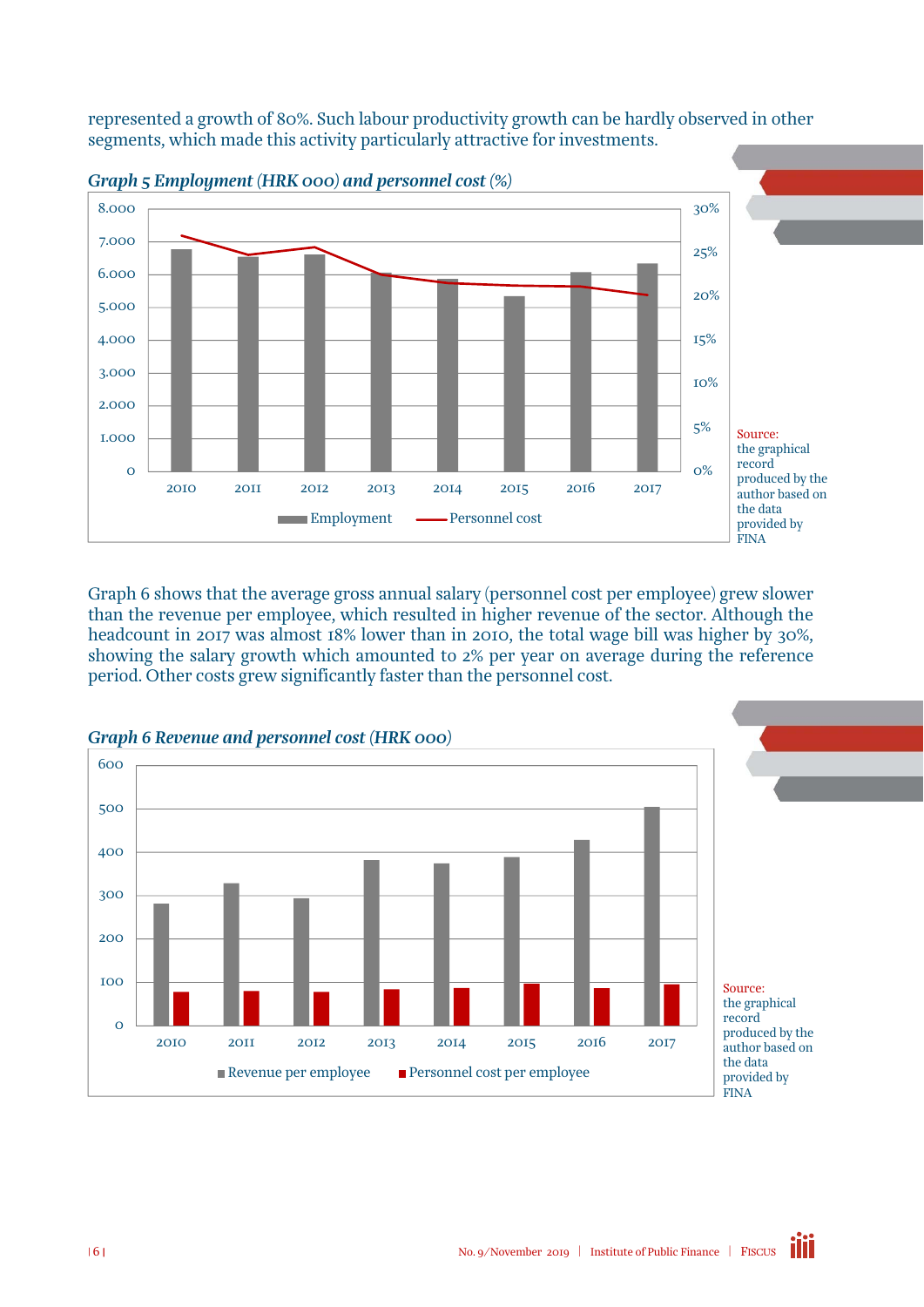#### *Financial indicators*

The liquidity of the sector and the indicator of financial stability significantly increased in the observed period (table 1). In 2017, the cash ratio was significantly higher than its critical value of 0.5, the accelerated liquidity ratio was significantly higher than its critical value of 1, and the financial stability ratio was significantly below 1, which was its critical value.

|                                                    | 2010     | <b>20II</b> | 2012             | 2013         | 2014        | 2015        | 2016        | 2017        |                  |
|----------------------------------------------------|----------|-------------|------------------|--------------|-------------|-------------|-------------|-------------|------------------|
| Cash<br>ratio                                      | 0.26     | 0.25        | 0.38             | 0.46         | 0.5I        | 0.61        | 0.79        | 0.93        |                  |
| Accelerated<br>liquidity ratio                     | 0.83     | 0.81        | 0.99             | <b>I.22</b>  | 1.16        | 1.46        | 1.38        | <b>1.60</b> |                  |
| Accelerated<br><b>Current ratio</b>                | 0.89     | 0.85        | I.O <sub>3</sub> | I.26         | <b>I.I9</b> | <b>I.49</b> | <b>I.43</b> | I.64        |                  |
| Accelerated<br><b>Financial stability</b><br>ratio | I.I3     | I.27        | 0.96             | 0.77         | 0.82        | 0.68        | 0.73        | 0.64        |                  |
| Accelerated<br>Debt to equity ratio                | 0.78     | 0.82        | 0.76             | 0.67         | 0.69        | 0.58        | 0.53        | 0.48        |                  |
| Accelerated<br>Own financing ratio                 | 0.22     | 0.18        | 0.24             | 0.33         | 0.3I        | 0.42        | 0.47        | 0.52        |                  |
| Financing<br>ratio                                 | 3.48     | 4.42        | 3.09             | 2.05         | 2.25        | I.36        | <b>I.I4</b> | 0.9I        |                  |
| <b>Indebtedness factor</b><br>(no. of years)       | 3.76     | 4.67        | 4.46             | 4.76         | 5.84        | 4.16        | 4.50        | 3.02        |                  |
| Economy<br>of the overall<br>operations, in %      | 99.89    | 106.83      | 104.9<br>8       | II9.19       | 121.69      | II5.95      | II6.44      | 121.94      |                  |
| <b>Gross turnover</b><br>profitability, in %       | $-0.11$  | 6.39        | 4.74             | <b>16.10</b> | 17.83       | 13.76       | 14.12       | 17.99       |                  |
| Net turnover<br>profitability, in %                | $-1.83$  | 3.40        | 2.46             | 12.61        | 16.65       | 10.56       | II.57       | 14.40       |                  |
| Gross profitability of<br>the overall assets, in % | $-0.15$  | 8.93        | 5.77             | 22.37        | 23.41       | 13.08       | 14.48       | 19.76       | Sot<br>aut<br>on |
| Own capital<br>profitability, in %                 | $-11.26$ | 25.79       | 12.27            | 53.50        | 71.08       | 23.71       | 25.33       | 30.26       | pro<br>FIN       |

#### *Table 1 Liquidity and Financial Stability Indicators*

urce: thors, based the data pvided by  $\overline{A}$ 

Over the years, the increase in profitability in gaming and betting sector significantly improved indebtedness. Since 2013, the range of the debt ratio has been acceptable. The own financing ratio grew above 50% in 2017 and the financing ratio went down below the critical value of 1 in the same year. During the most of the observed period, the indebtedness factor was below the critical value of 5, except in 2014. The profitability indicators point out to significant returns that were achieved in these segments, but with a highlighted volatility (table 3). The latest data show a satisfactory return on assets higher than 15% and a return on own capital of 30% in 2017.

# Market Analysis According to the Types of Gambling

The overall gaming and betting sector can be observed from the perspective of gambling categories, which include lottery games, casinos, slot machine clubs and bookmaking. The analysis is exacerbated by the fact that certain companies, especially the larger ones, have a scope of several activities. Considering the market concentration, the four main businesses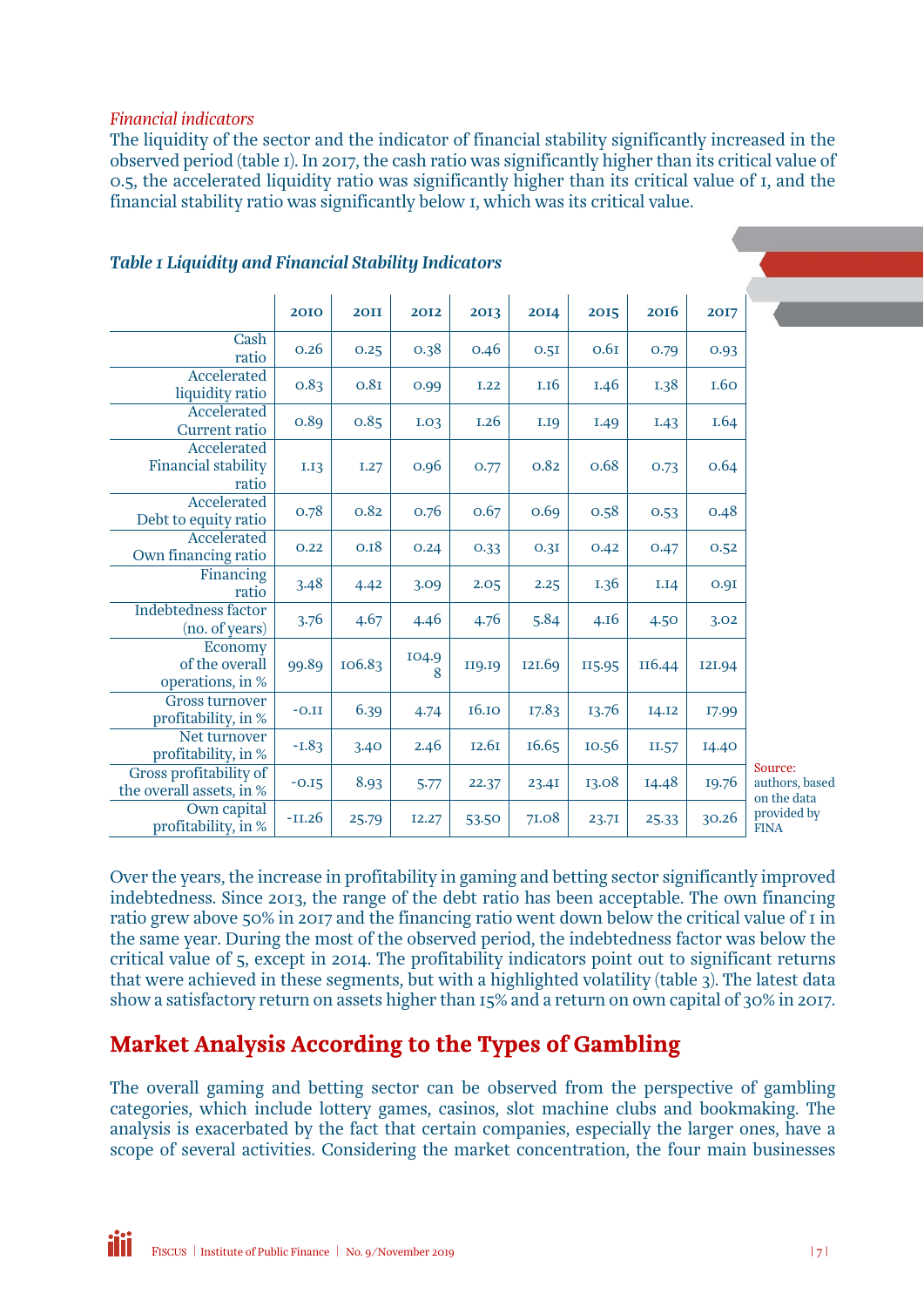(Super Sport, HL, Interigre and Hattrick-PSK) make more than 60% of the market. Each of them is a leader in their own segment of the gambling market (graph 7).

![](_page_9_Figure_1.jpeg)

*Graph 7 Revenue structure of the four biggest entities in the gabling market (in %)*

HL has the exclusive right to organise lottery games, but it also present in other three segments. Bookmakers, being the biggest generator of the sector profitability also operate in the segment of slot machines and casinos. Due to the concentration of revenue and profit, as well as overlapping between the market segments, the bigger companies have been classified into segments that are most appropriate for them in term of the revenues structure. Although HL is present in all four segment, this company generates the majority of their revenue through lottery games. Therefore, HL is observed separately. Super Sport and Hattrick-PSK generate the majority of their revenue through betting shops, which is why they are classified in this category, despite the fact that they are also active in the segment of casinos. Interigre generates the majority of their revenue through slot machine clubs and casinos. Although, according to their direct revenue from casinos, Super Sport and HL occupy the first two positions, generating HRK 110 million and HRK 80 million respectively, they are excluded from the analysis of the casino indicators because it is impossible to separated that result from the results of other activities of these two companies.

Besides the aggregate sector indicators obtained by the absolute sum of all results of all companies, median indicators will also occasionally be presented so that we could include companies that would otherwise provide a negligible contribution to the sector indicator. Since all sectors have a rather high concentration, the indicators based on the cumulative values are mostly set by the largest companies.

#### *Hrvatska lutrija and lottery games*

Because of the monopolistic position of HL in the sector of lottery games, HL was the only company subject to the analysis. HL revenues made about 17% of revenue generated from gaming and betting, but with the employment of about 18%, its profit contribution was only about 10%.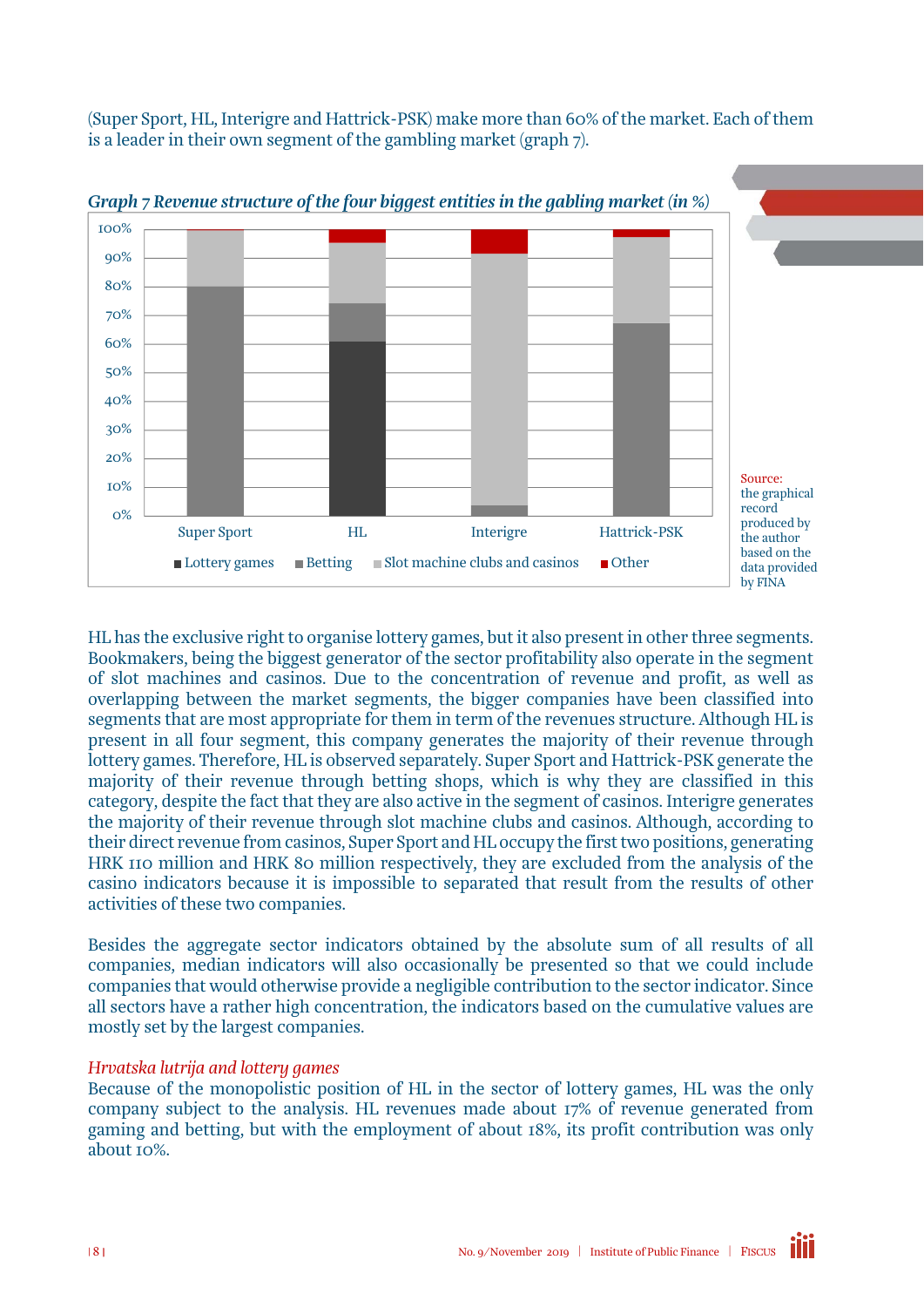| <b>HRK</b> (million)                                 | Revenue | <b>Employed</b> | <b>EBITDA</b> | <b>EBIT</b> | <b>Net</b><br>profit |                                 |
|------------------------------------------------------|---------|-----------------|---------------|-------------|----------------------|---------------------------------|
| HL                                                   | 525     | I,2I4           | 81            | 56          | 45                   |                                 |
| <b>Casinos</b>                                       | 297     | 871             | 8             | $-42$       | $-4I$                |                                 |
| Slot machine clubs                                   | I,392   | 2,473           | 279           | II9         | 96                   |                                 |
| <b>Betting</b>                                       | 1,467   | 3,152           | 554           | 464         | 378                  |                                 |
| Gaming and betting<br>sector total                   | 3,156   | 6,578           | 837           | 591         | 475                  | Source<br>author                |
| Share of HL in the overall<br>gaming and betting (%) | I7      | 18              | 10            | 9           | 10                   | on the<br>provid<br><b>FINA</b> |

#### *Table 2 HL results and comparison with other activities in 2017*

Source: rs, based data led by

In the period 2010 – 2017 the average revenue growth rate of HL amounted to a modest 1% per year, which was below the industry average (about 9%). The results of the core lottery business was even worse than that, but it was partially compensate by new sectors such as casinos and betting. The weak revenue growth was the result of the HL's lack of initiative to enter other gambling sectors, which is why the company is not the "key player" on the market.

Regardless of the monopoly in the lottery sector, in the last couple of years HL has intensively tried to enter other market sectors such as betting, machine slots and casinos (graph 8). It is possible to expect that HL would in the future maintain their position as one of the leaders on the gambling market.

![](_page_10_Figure_5.jpeg)

When it comes to the profitability of HL, it was below the profitability of the betting sector, and when it comes to EBITDA margin of HL, it was below the EBITDA margin of casinos and slot machine clubs (see table 3). HL managed to catch up with an overtake the result of the casinos and slot machine clubs since it is a less capital intensive company spared of debts and depreciation.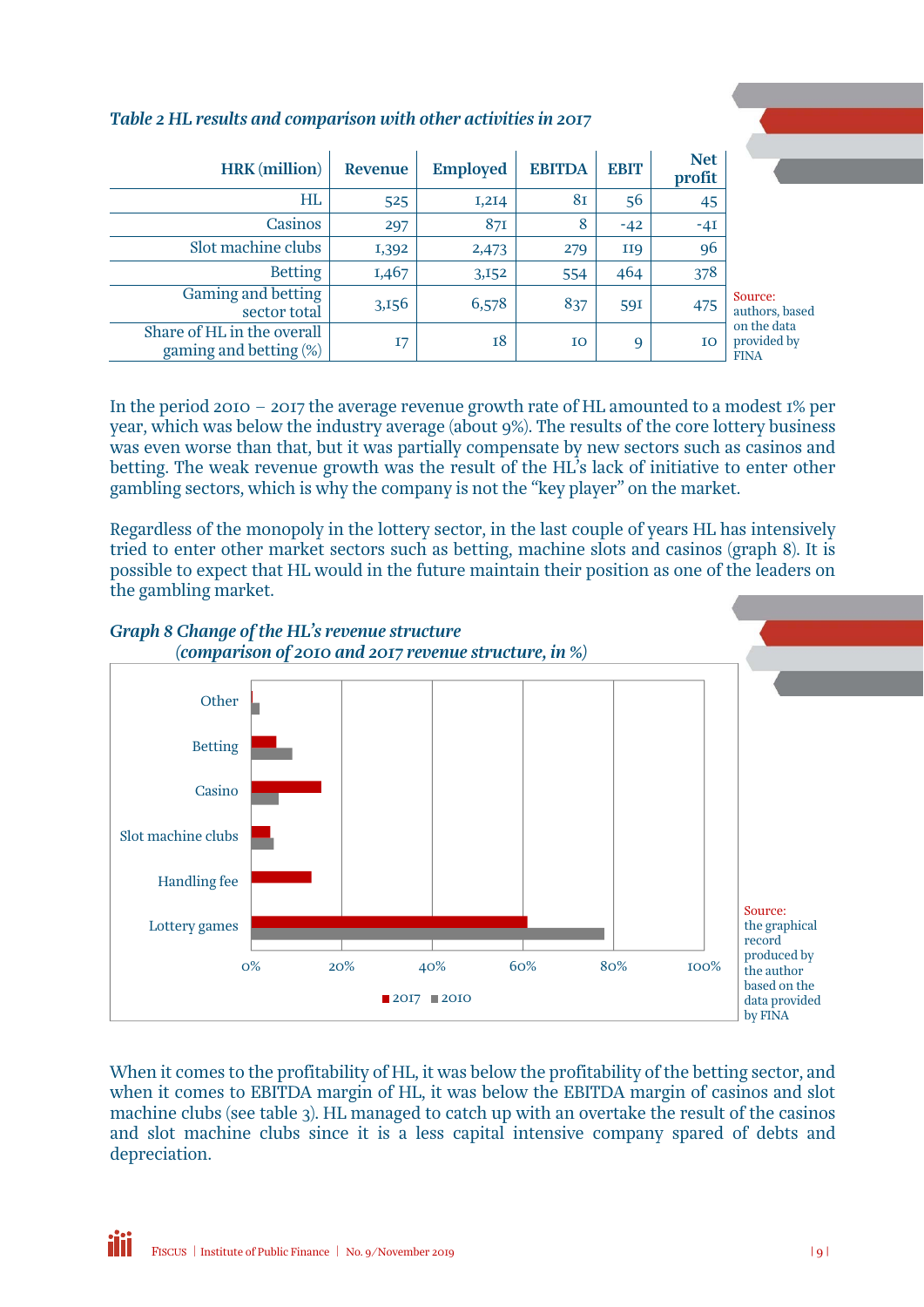0% 5% 2010 2011 2012 2013 2014 2015 2016 2017 Employment — Personnel cost

![](_page_11_Figure_1.jpeg)

Casinos (median)  $18$   $11$   $3$   $8$  6 Slot machine clubs  $\begin{vmatrix} 20 & 9 & 7 & 17 \end{vmatrix}$  11

Gaming and betting

 $Margins$  EBITDA EBIT Net ROE ROCE HL d.o.o.  $\begin{vmatrix} 15 & 11 & 9 & 49 \end{vmatrix}$  47

Betting  $38 | 32 | 26 | 40 | 31$ 

 $\left[\begin{array}{c|c} \text{30} & \text{31} \\ \text{32} & \text{33} \\ \text{33} & \text{34} \end{array}\right]$  22

Graph 9 shows that the overall employment in HL since 2010 was rather stable. The cost per employee was on average by 20% higher than the sector average (graph 10). In 2017, the average cost per employee in HL amounted to about HRK 115,000, whereas the average cost per employee on the sector level amounted to HRK 95,000.

Source:

authors, based on the data provided by FINA

![](_page_11_Figure_3.jpeg)

![](_page_11_Figure_4.jpeg)

![](_page_11_Figure_5.jpeg)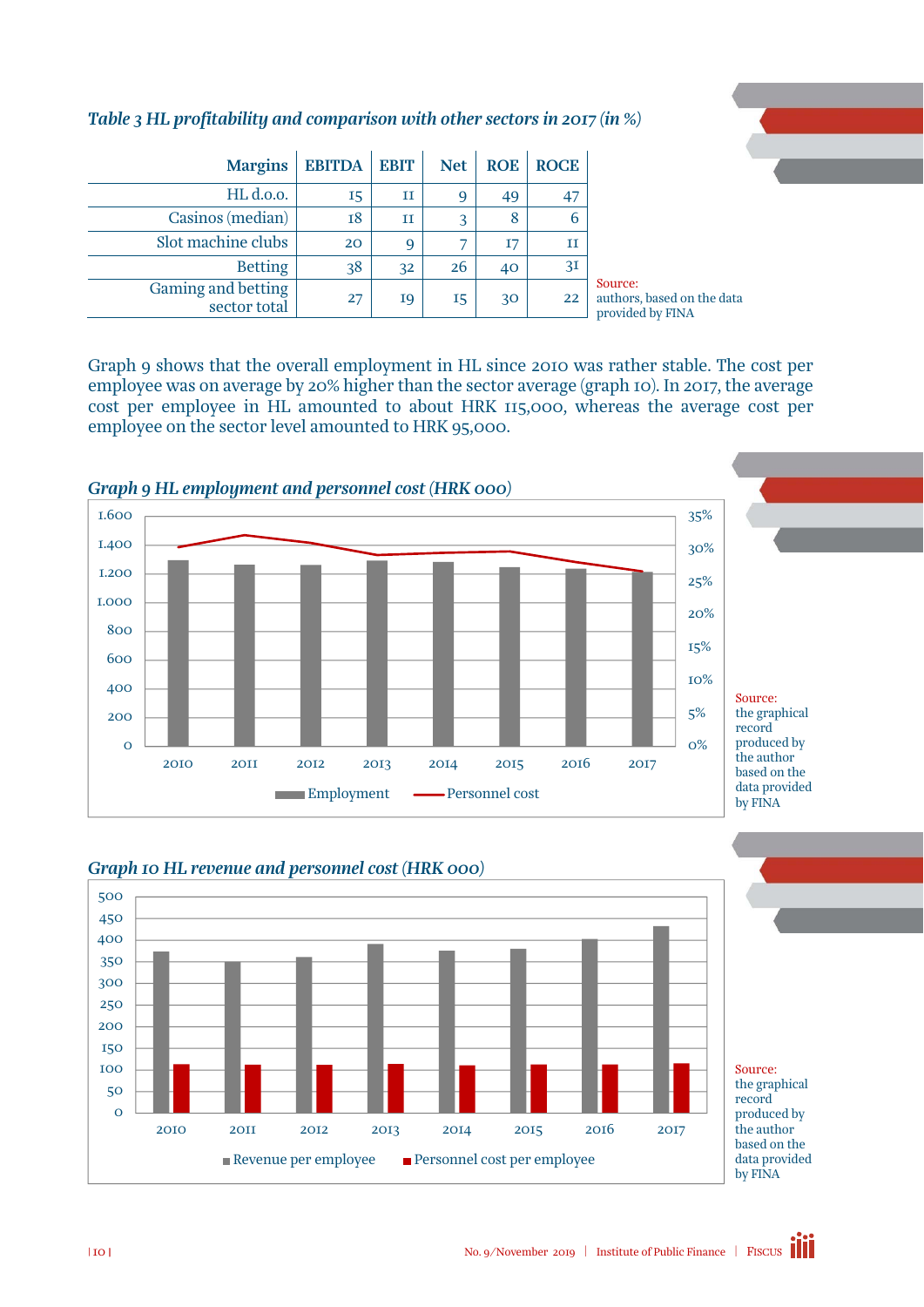In 2017, the net margin amounted to 9%, and the profitability growth is shown in graphs 11 and 12.

![](_page_12_Figure_1.jpeg)

#### *Graph 12 Profitability of HL*

![](_page_12_Figure_3.jpeg)

The liquidity and indebtedness of HL were slightly below the gaming and betting sector average (graph 13). The liabilities mostly referred to liabilities to lottery winners paid during a longer time period. In the gaming and betting sector it is important to allocate a portion of the liquidity for possible prize payouts to winners. Therefore, a portion of funds may be treated as operating capital and not only as liquidity surplus.

FISCUS Institute of Public Finance  $\begin{bmatrix} N_0 & 0 \end{bmatrix}$  No. 9/November 2019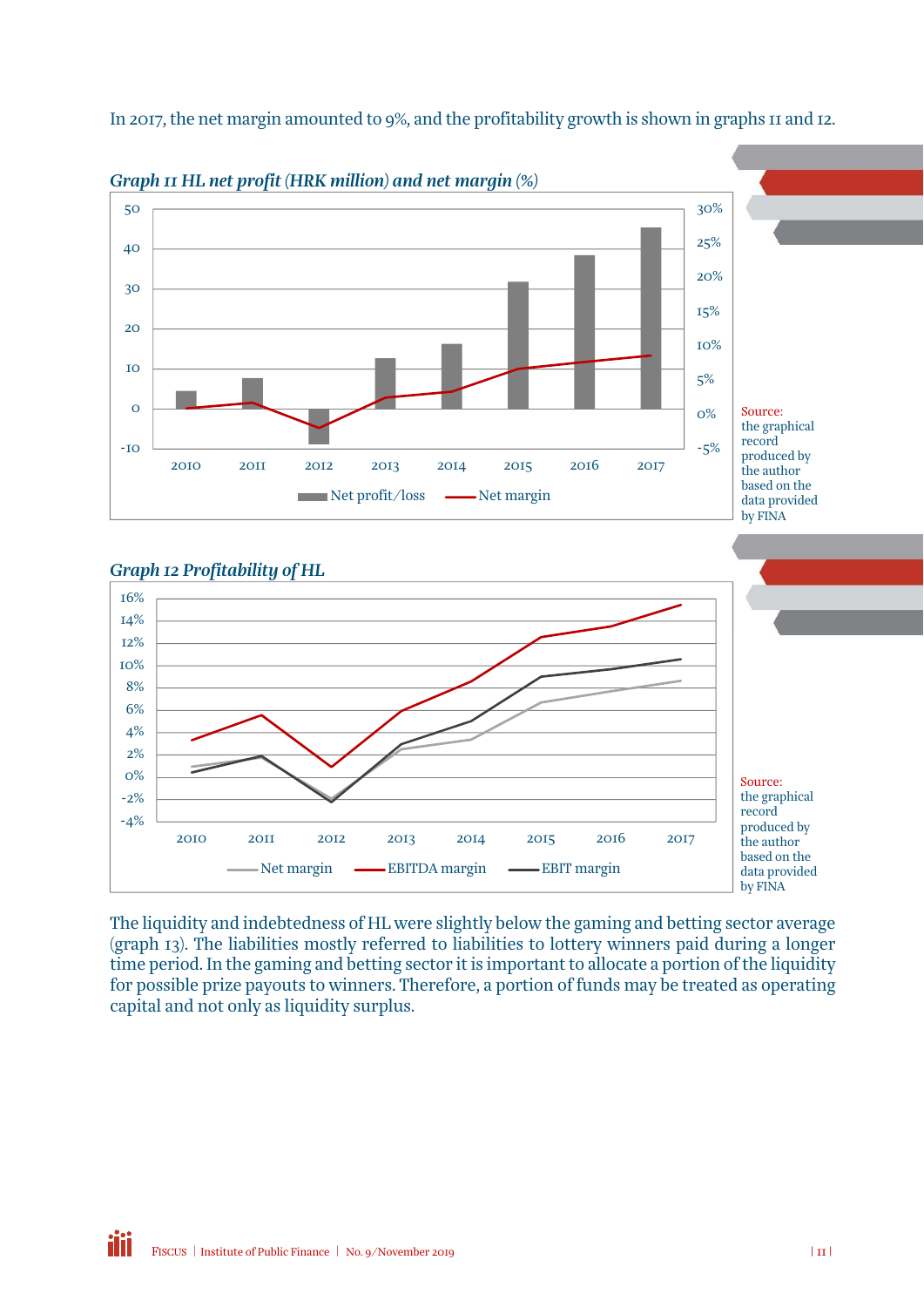![](_page_13_Figure_0.jpeg)

![](_page_13_Figure_1.jpeg)

![](_page_13_Figure_2.jpeg)

#### *Betting*

Although in Croatia there are relatively few companies that hold a permit for the betting activity (only six companies), it is by far the largest segment within the gaming and betting sector. The analysis did not include HL, since this company generates only a smaller portion of the revenue from betting. On the other hand, Interigre company was fully included in the analysis, although only one of its parts (Stanleybet) operates in the betting sector (in a smaller scope, both absolutely and relatively). Interigre was also a part of the analysis of bookmakers and slot machine clubs.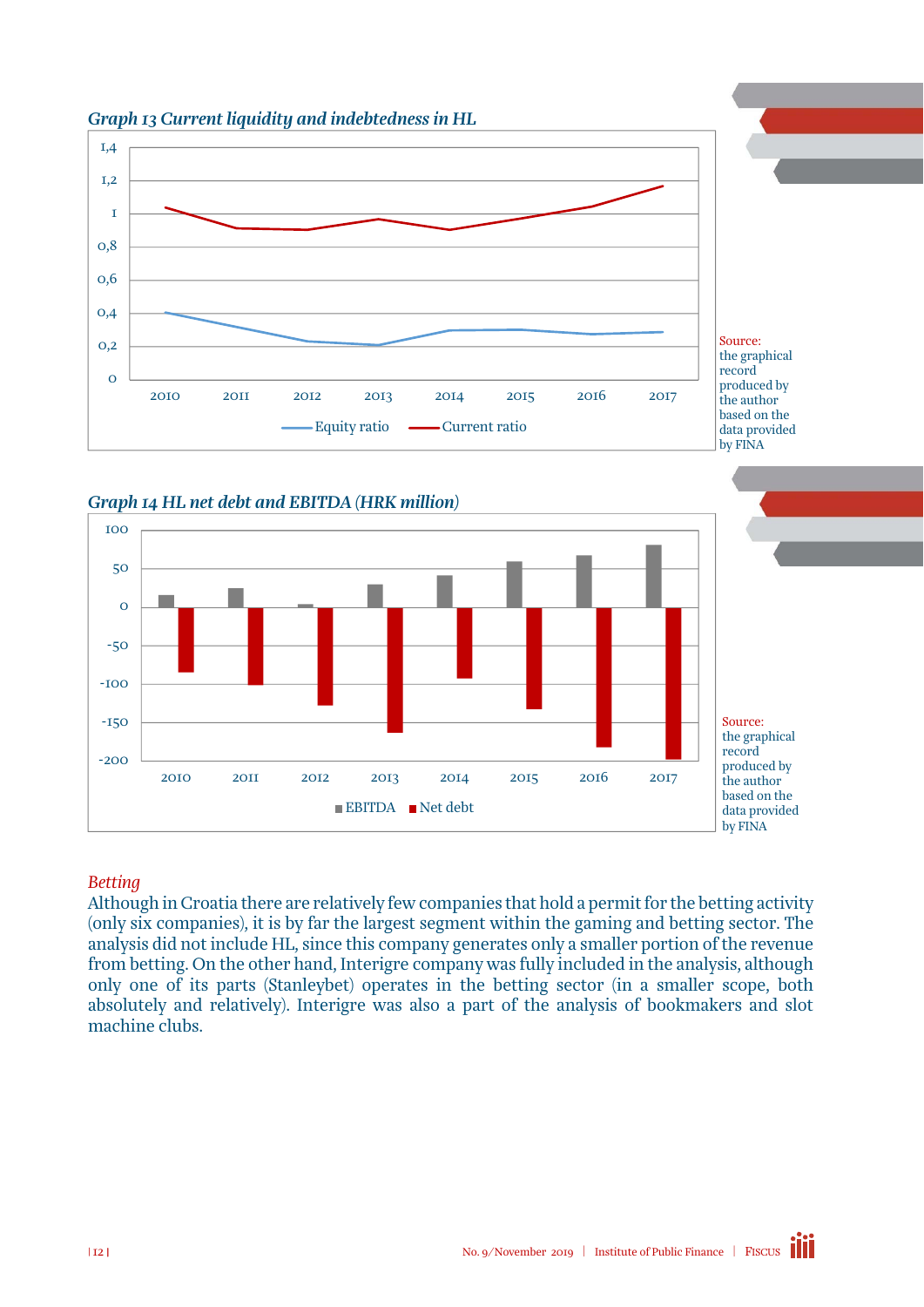| <b>HRK</b> (million)                             | Revenue    | <b>Employed</b> | <b>EBITDA</b>  | <b>EBIT</b> | <b>Net</b><br>profit |                     |
|--------------------------------------------------|------------|-----------------|----------------|-------------|----------------------|---------------------|
| <b>Super Sport</b>                               | 570        | 945             | 352            | 347         | 292                  |                     |
| Interigre                                        | 434        | 859             | 67             | $-2$        | $-2$                 |                     |
| Hattrick-PSK                                     | 332        | 753             | 137            | <b>I28</b>  | 95                   |                     |
| Germania Sport                                   | <b>I28</b> | 486             | I <sub>2</sub> | 8           | 9                    |                     |
| Favorit sportska Kladionica                      | 3          | <b>IO9</b>      | $-15$          | $-16$       | $-16$                | Sou                 |
| <b>Total (bookmakers)</b>                        | I,467      | 3,152           | 554            | 464         | 378                  | autl                |
| Share in the overall<br>gambling and betting (%) | 46         | 48              | 66             | 79          | 80                   | base<br>data<br>bvF |

#### *Table 4 Overview of the results of the main bookmakers in 2017*

 $rce:$ hors, ed on the a provided by FINA

Bookmakers are the biggest generators profitability in the gaming and betting sector, but they also operate in the segments of slot machines and casinos. When the impact of these big companies would not be excluded from the sector of casinos and slot machine clubs, their indicators would be distorted.

In the period 2010 – 2017, the betting segment recorded the average annual revenue growth rate of 8%, which was on the level of the gambling sector. However, if the 2017 leap is excluded, the average annual growth amounts only to 4%. The 2017 growth was generated by Super Sport, mostly in the segment of casinos. The company has been offering online casino games since 2017, which brought the company the additional HRK 100 million revenue (graph 15).

![](_page_14_Figure_5.jpeg)

![](_page_14_Figure_6.jpeg)

The profitability of the betting segment was slightly above the average of the gaming and betting sector (table 5), but it was largely defined by the results of Super Sport and Hattrick-PSK. Due to its size Super Sport had a dominant impact on the average indicators (the impact is a little bit smaller on the median).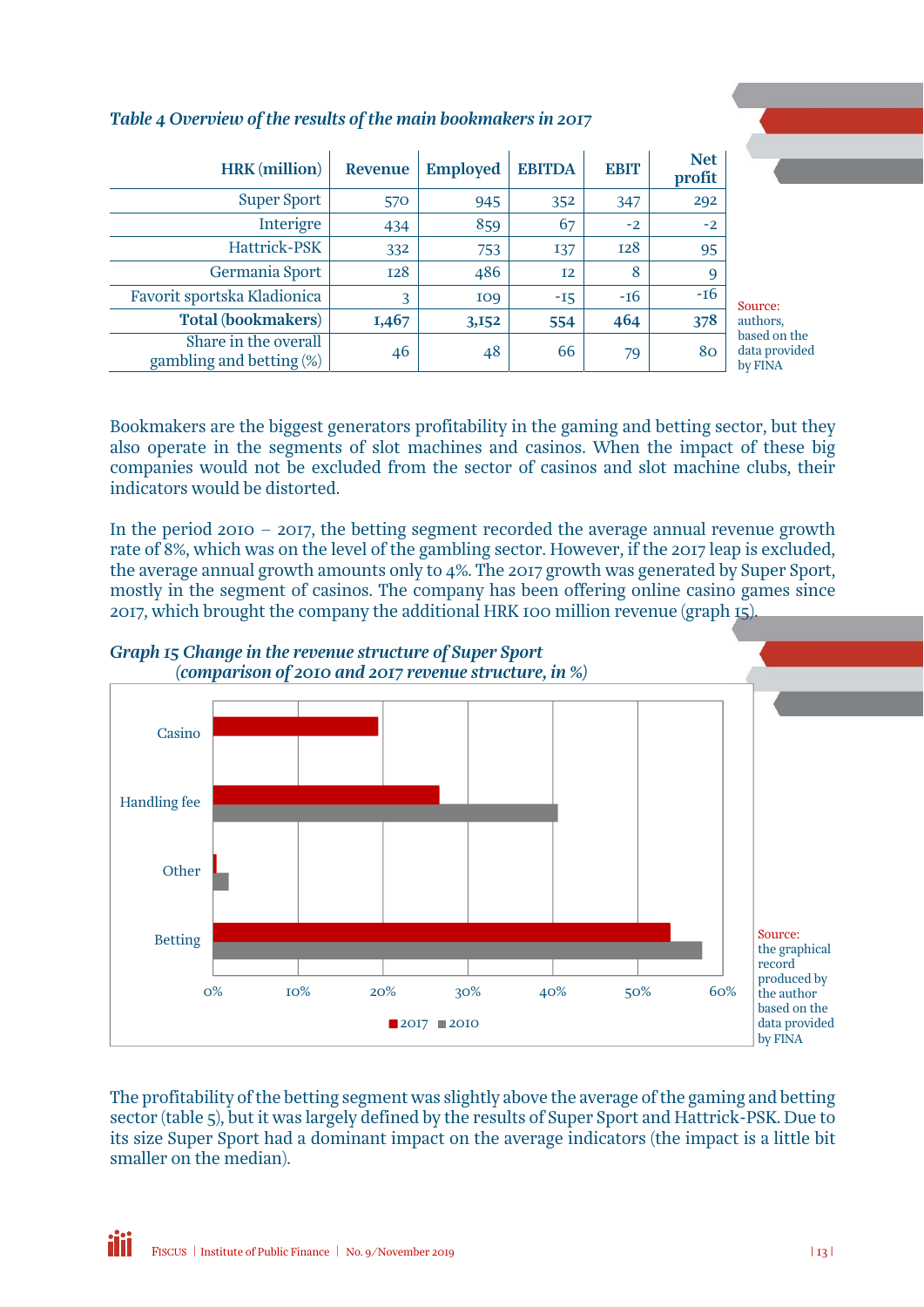| <b>Margins</b>                              | <b>EBITDA</b> | <b>EBIT</b> | <b>Net</b> | <b>ROE</b> | <b>ROCE</b>    |                                          |
|---------------------------------------------|---------------|-------------|------------|------------|----------------|------------------------------------------|
| <b>Super Sport</b>                          | 62            | 61          | 51         | 52         | 50             |                                          |
| Interigre                                   | 15            | $\Omega$    | $\circ$    | -T         | $\overline{2}$ |                                          |
| Hattrick-PSK                                | 4I            | 39          | 28         | 67         | 36             |                                          |
| Germania Sport                              | <b>IO</b>     | 6           | 7          | 50         | 37             |                                          |
| Favorit sportska Kladionica                 | $-42I$        | $-466$      | $-448$     | 58         | $-420$         |                                          |
| <b>Bookmakers average</b>                   | 38            | 32          | 26         | 40         | 3I             |                                          |
|                                             |               |             |            |            |                | Source:                                  |
| Bookmakers median                           | 15            | 6           | 7          | 52         | 36             | authors,                                 |
| <b>Gaming and betting</b><br>sector average | 27            | 19          | 15         | 30         | 22             | based on the<br>data provided<br>by FINA |

#### *Table 5 Profitability in the betting segment in 2017 (in %)*

In the period 2010 – 2015 the headcount in the betting segment reduced (graph  $16$ ), but it grew in the last two years of the analysis.

![](_page_15_Figure_3.jpeg)

# *Graph 16 Employment (HRK 000) and personnel cost (%)*

The betting segment recorded a headcount productivity growth (graph 17), which was probably a result of redirection of players to online games. Moreover, the salaries grew about 4% per year on average during the observed period.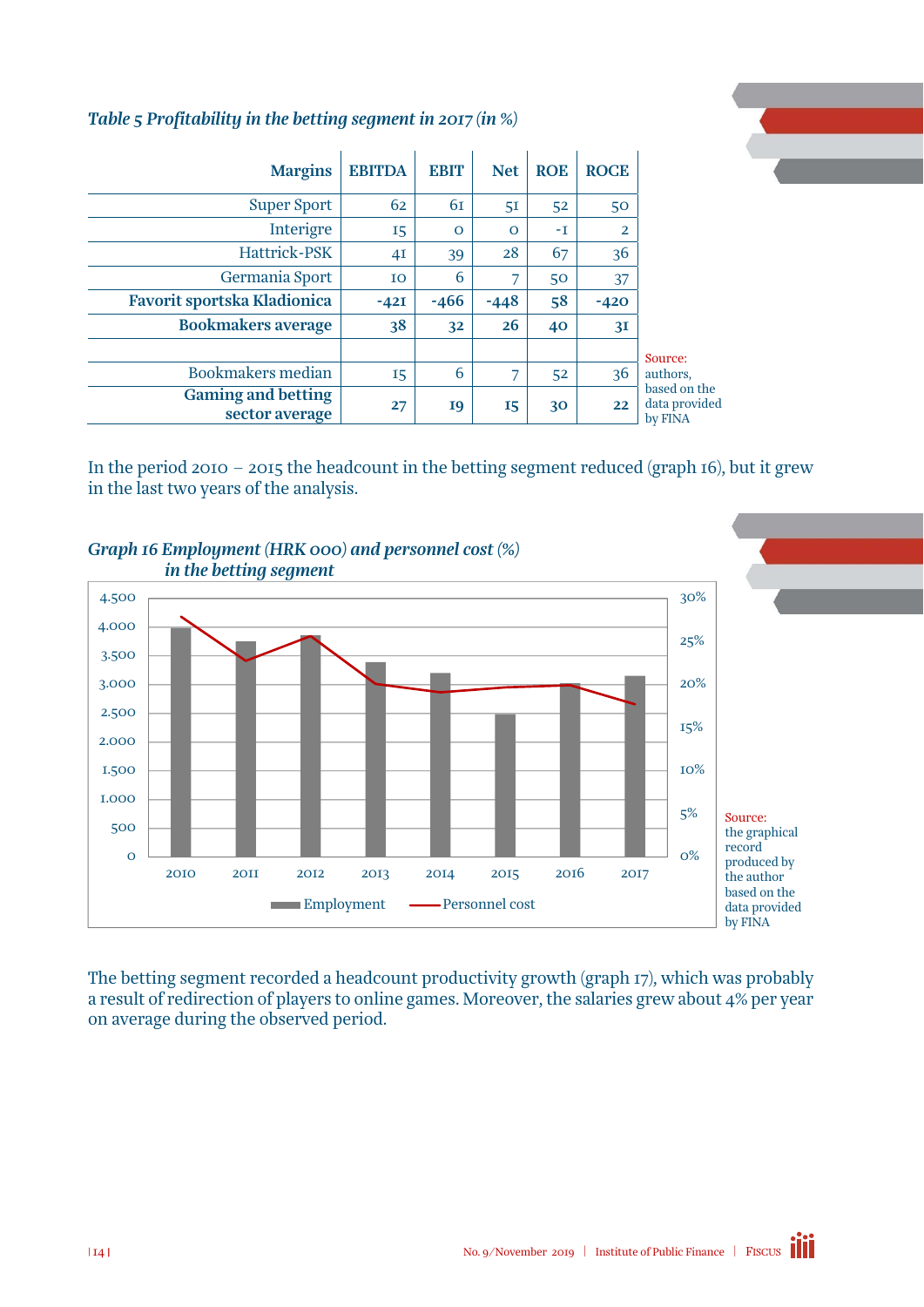![](_page_16_Figure_0.jpeg)

#### *Graph 17 Revenue and personnel cost in the betting segment (HRK 000)*

In 2017, despite the challenges they faced (like unfair and illegal competition), the betting segment achieved enviable results in net profit and net margin (graph 18). The domination of the Super Sport bookmaker was evident. The EBITDA margin in the betting segment exceeded 30% in the successful years (graph 19). However, taking into consideration the dominant role of Super Sport, these financial indicators should be taken with a grain of salt.

![](_page_16_Figure_3.jpeg)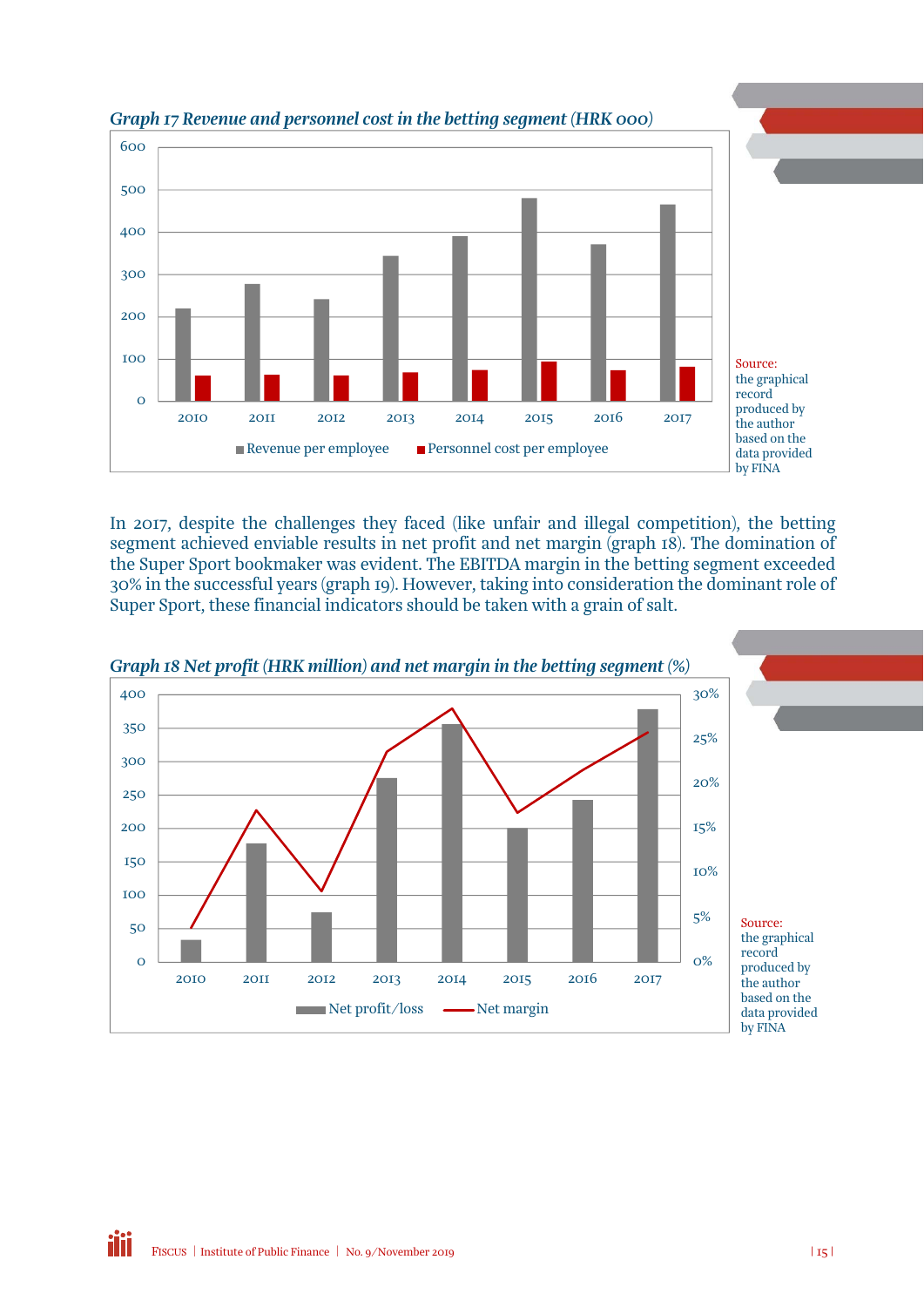![](_page_17_Figure_0.jpeg)

The liquidity of the gaming and betting sector was appropriate – the current liquidity indicator was high (the highest in the gaming and betting sector), with a continuing upward trend (graph 20), and the own financing amounted to a favourable 70%.

![](_page_17_Figure_2.jpeg)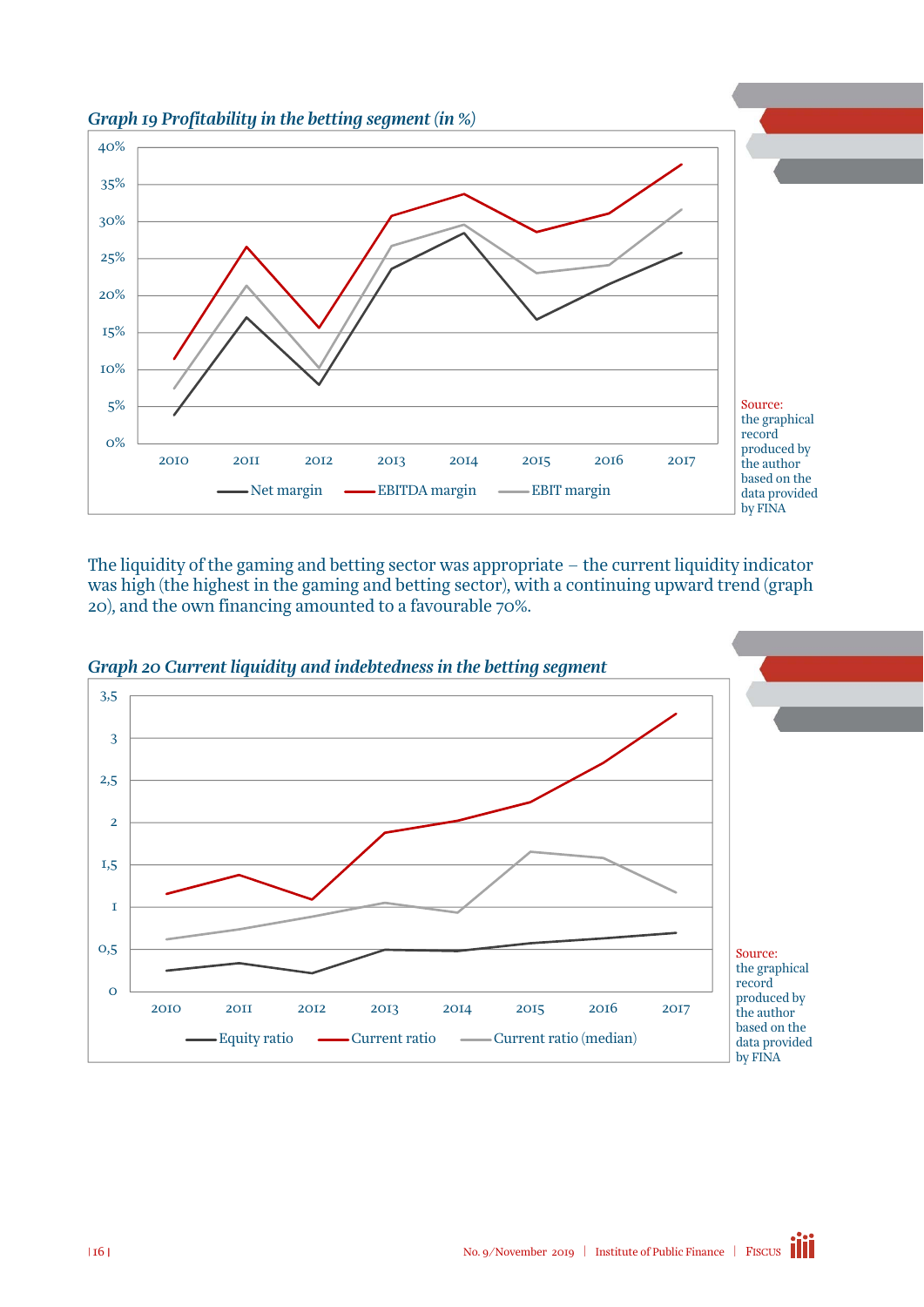![](_page_18_Figure_0.jpeg)

#### *Graph 21 Net debt and EBITDA in the betting segment (HRK million)*

In the last five years of the observed period, the bookmakers operated with a positive cash flow. The amount increased over the years, with a simultaneous growth in generating cash flow approximated by the EBITDA indicator. Super Sport is perceived as the main cause of such trend. However, the companies Interigre and Germania are also debt-free, whereas intensive deleveraging was recorded at Hattrick-PSK.

#### *Slot machine clubs and casinos*

The market segment of casinos and slot machine clubs showed similar trends. For the needs of the analysis, HL and some other largest bookmakers were excluded from the segment of slot machine clubs and casinos, although they've operated in this segment, but it was not their dominant source of revenue. This segment is very concentrated, dominated by the first two players – Interigre and International Evona.

The analysis included all companies that operated in this segment in 2017, but also all their preceding companies, that is the companies that had been subject to a merger in the past seven years.

The table 6 shows that the biggest market participants were accounted for about 50% of the revenue and headcount, but at the same time they generates only 10% of the net revenue of the gaming and betting sector.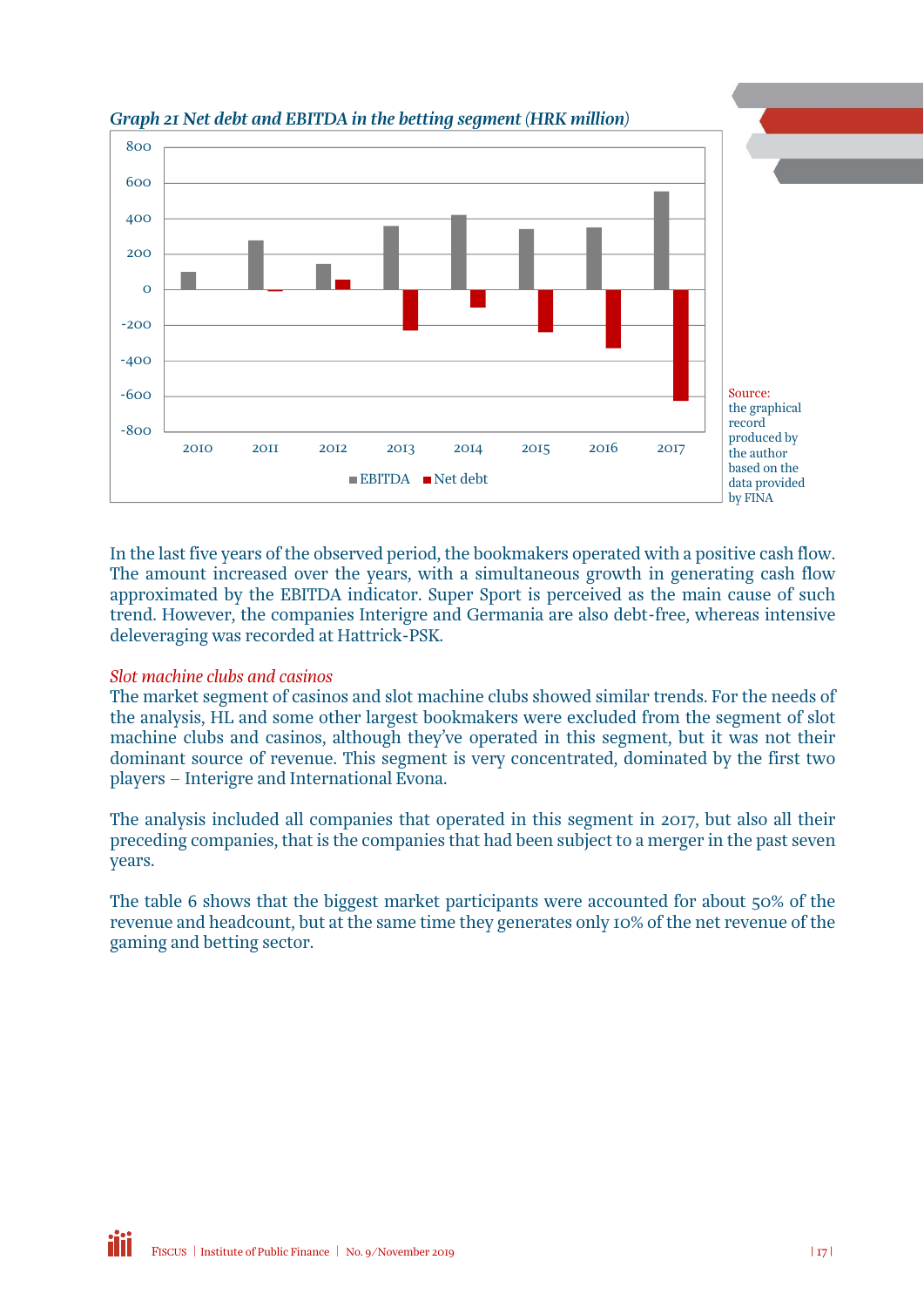|                                                  | <b>Revenue</b><br>(HRK<br>million) | <b>Employed</b> | <b>EBITDA</b><br>(HRK<br>million) | <b>EBIT</b><br>(HRK<br>million) | Net profit<br>(HKR<br>million) |
|--------------------------------------------------|------------------------------------|-----------------|-----------------------------------|---------------------------------|--------------------------------|
| Interigre                                        | 434                                | 859             | 67                                | $-2$                            | $-2$                           |
| <b>International Evona</b>                       | 182                                | 207             | 50                                | 37                              | 30                             |
| Wettpunkt                                        | 95                                 | 72              | 17                                | 9                               | 9                              |
| Adria Casino                                     | 61                                 | 151             | 7                                 | 4                               | $\overline{3}$                 |
| Mulino turizam i<br>hotelijerstvo                | 52                                 | 48              | 20                                | 7                               | 5                              |
| Multi-Star                                       | 46                                 | 86              | $_{\rm II}$                       | 7                               | 5                              |
| Moneo                                            | 45                                 | 82              | 9                                 | 8                               | 7                              |
| Major Internacional                              | 42                                 | 94              | 8                                 | 4                               | 3                              |
| <b>Brut</b>                                      | 40                                 | 95              | <b>I3</b>                         | 7                               | 6                              |
| Puni broj                                        | 38                                 | 25              | 25                                | 22                              | <b>18</b>                      |
| Top 10 (casinos and slot<br>machine clubs)       | 1,006                              | 1,659           | 216                               | 93                              | 77                             |
| <b>Total (casinos and slot</b><br>machine clubs) | 1,598                              | 3,07I           | 268                               | 69                              | 49                             |
| Share in the overall<br>gambling and betting (%) | 51                                 | 47              | 32                                | <b>I2</b>                       | IO                             |

#### *Table 6 Profitability in the segment of slot machine clubs and casinos*

Source: authors, based on the data provided by FINA

In the period 2010 – 2017, the segment of slot machine clubs and casinos recorded the average annual growth rate of 12%, which was double the average annual growth rate of the overall gambling and betting sector (6%). In the past decade, this segment recorded the highest number of mergers, with Interigre company occupying the top position as a consolidator.

#### *Table 7 Profitability in the segment of slot machine clubs and casinos in 2017 (in %)*

| <b>Margins</b>                                            | <b>EBITDA</b> | <b>EBIT</b> | <b>Net</b>     | <b>ROE</b>      | <b>ROCE</b>             |
|-----------------------------------------------------------|---------------|-------------|----------------|-----------------|-------------------------|
| Interigre                                                 | 15            | $\Omega$    | $\Omega$       | -T              | $\overline{2}$          |
| <b>International Evona</b>                                | 28            | 20          | 17             | 48              | 39                      |
| Wettpunkt                                                 | <b>18</b>     | 10          | 10             | II <sub>3</sub> | 4I                      |
| Adria Casino                                              | H             | 6           | 5              | 32              | 19                      |
| Mulino turizam i hotelijerstvo                            | 37            | 14          | 9              | 5               | 6                       |
| Multi-Star                                                | 23            | 14          | I <sub>2</sub> | 26              | 22                      |
| Moneo                                                     | 19            | 17          | 15             | 29              | 26                      |
| <b>Major Internacional</b>                                | 20            | Π           |                | 15              | I <sub>2</sub>          |
| <b>Brut</b>                                               | 32            | <b>18</b>   | 14             | 2I              | 19                      |
| Puni broj                                                 | 65            | 59          | 48             | <b>IO4</b>      | 88                      |
| Slot machine clubs and casinos average<br>(all companies) | 17            | 4           | 3              | 6               | $\overline{\mathbf{4}}$ |
| Slot machine clubs and casinos median<br>(all companies)  | <b>18</b>     | 6           | 4              | <b>I5</b>       |                         |
| <b>Gaming and betting</b><br>sector total                 | 27            | 19          | 15             | 30              | 22                      |

Source: authors, based on the data provided by FINA

The profitability of the segment of slot machine clubs and casinos was lower than the average profitability of the gaming and betting sector due to a lower profitability of casinos – they generated losses on the operating result level (table 7). The median margins show slightly higher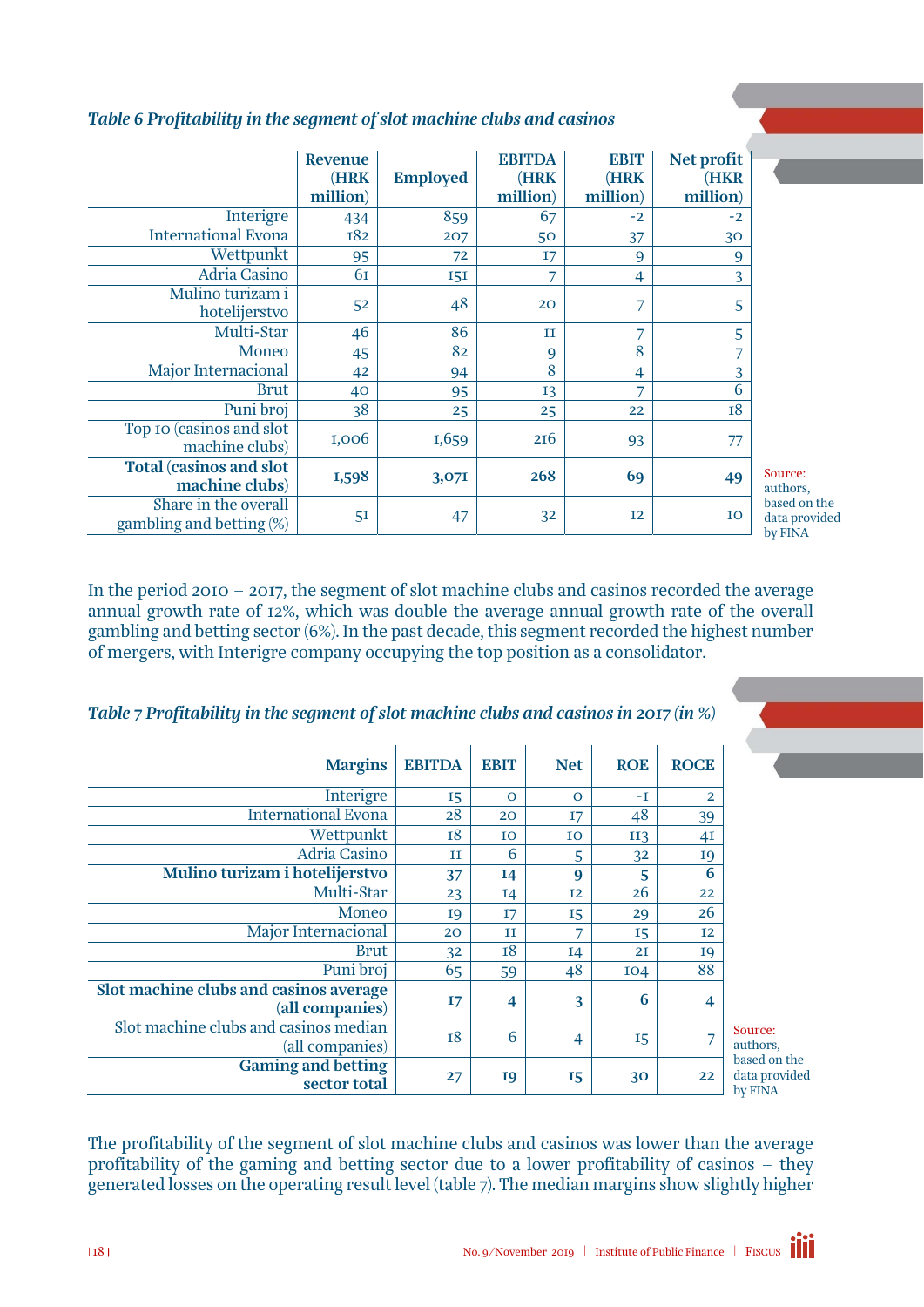numbers than the average, which is the result of lower profitability of larg er market players, Interigre in particular. The below average profitability of Interigre was the result of a more intensive investment activity1 and cancelling of the deferred tax assets.

The employment in the segment of slot machine clubs and casinos grew about 5% per year, but it was significantly lower than the revenue growth that amounted to 12% a year. Therefore, the gross salaries dropped from about 24% of the revenue in 2010 to 20% of the revenue in 2017. (graph 22).

![](_page_20_Figure_2.jpeg)

The growth of the tourism sector and the economic recovery of the Republic of Croatia had a positive effect on the segment of slot machine clubs and casinos, especially in the coastal towns and cities. The segment managed to cover the losses accumulated in the period 2010 – 2012. The decline of profitability in the segment of slot machine clubs and casinos in 2017 (graph 24) was a consequence of the underperformance of the leading company, Interigre. Apart from 2017, it can be observed that EBITDA margin stabilised at about 20%, and EBIT at about 10% (graph 25). The underperformance in 2017 can also be partly attributed to a stronger competition, after the Ministry of Finance issued new licences granting the right to organise gambling in casinos.

 1 Interigre is a company with three casinos, 80 slot machine clubs and 110 betting shops. In 2016, the company participated in mergers, which led to a fall in profitability and a rise in costs caused by the acquisitions and integration.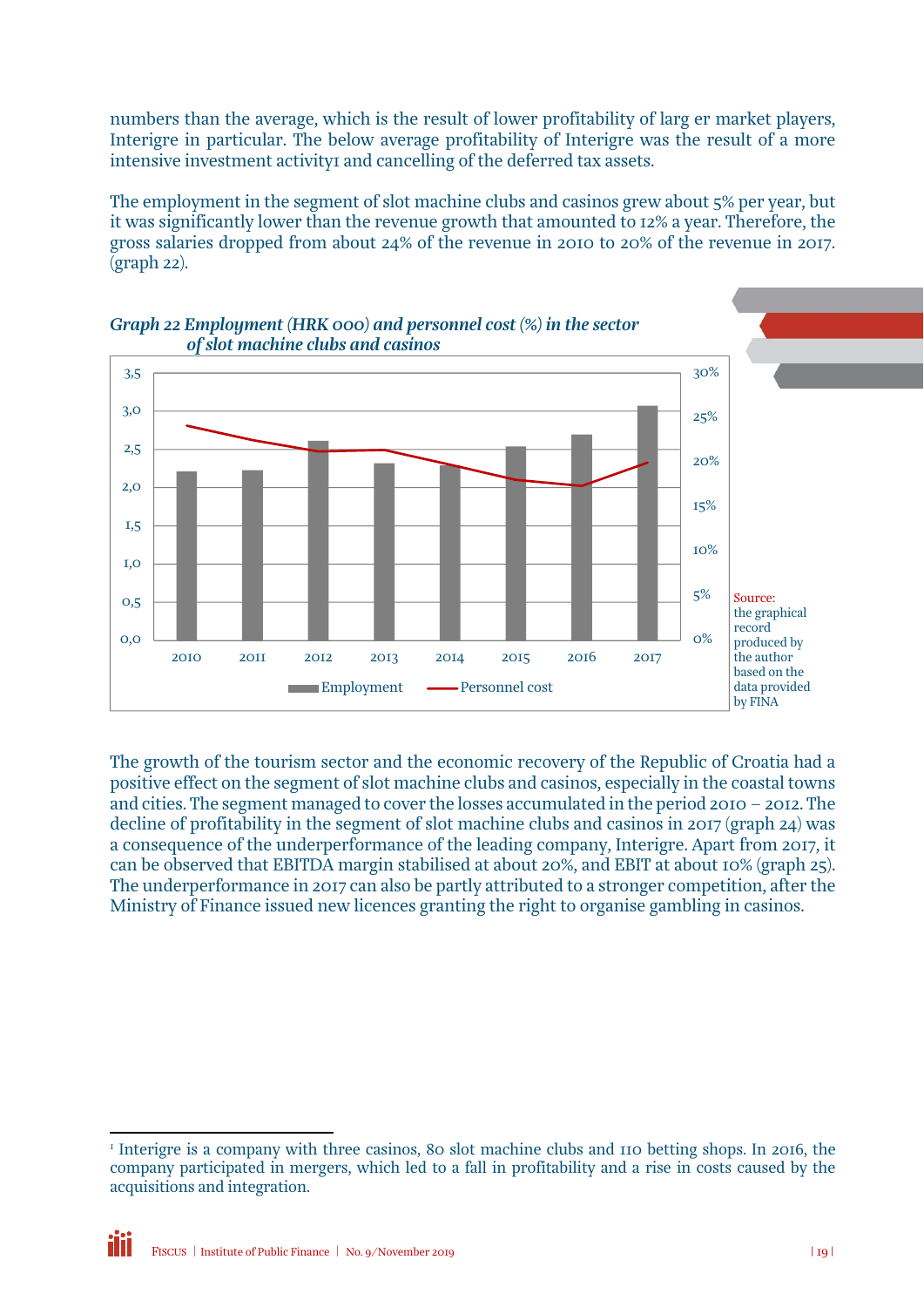![](_page_21_Figure_0.jpeg)

![](_page_21_Figure_1.jpeg)

Source: the graphical record produced by the author based on the data provided by FINA

*Graph 24 Net profit (HRK million) and net margin (in %) in the segment of slot machine clubs and casinos* 

![](_page_21_Figure_4.jpeg)

The asset turnover ratio in the segment of casinos and slot machine clubs was rather stable (1.8 on average for fixed assets, i.e. 1 for the total assets). The segment of casinos was also more capital intensive because of the procurement of equipment and somewhat more capital intensive business model (which can be observed by comparing the EBITDA and EBIT margin).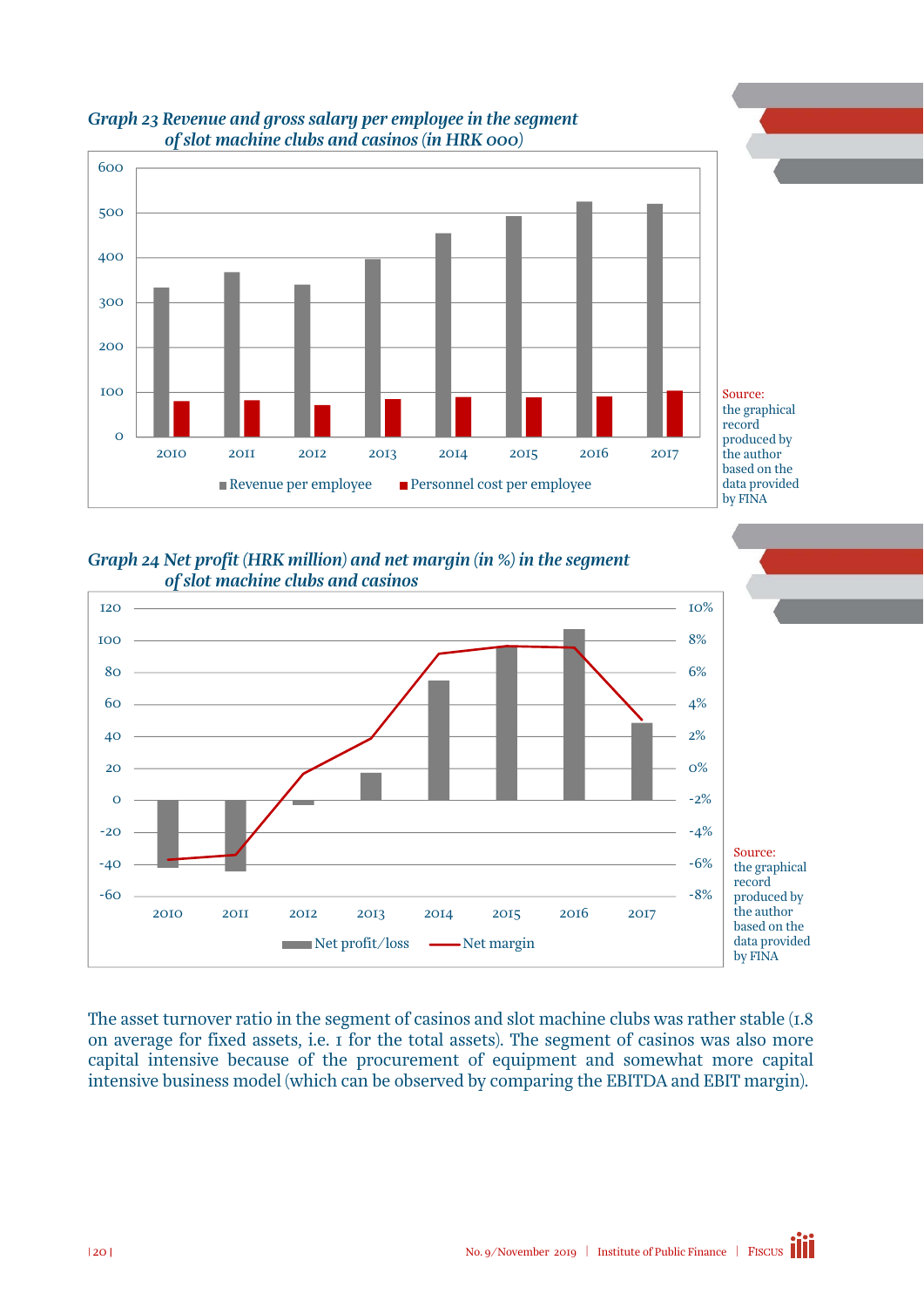![](_page_22_Figure_0.jpeg)

*Graph 25 Profitability in the segment of slot machine clubs and casinos* 

The slot machine clubs and casinos improved their liquidity, with the indebtedness being on an acceptable level and with a positive growth trend (graph 26). The performance indicators of the slot machine clubs and casinos were substantially lower than the performance indicators in the betting segment.

![](_page_22_Figure_3.jpeg)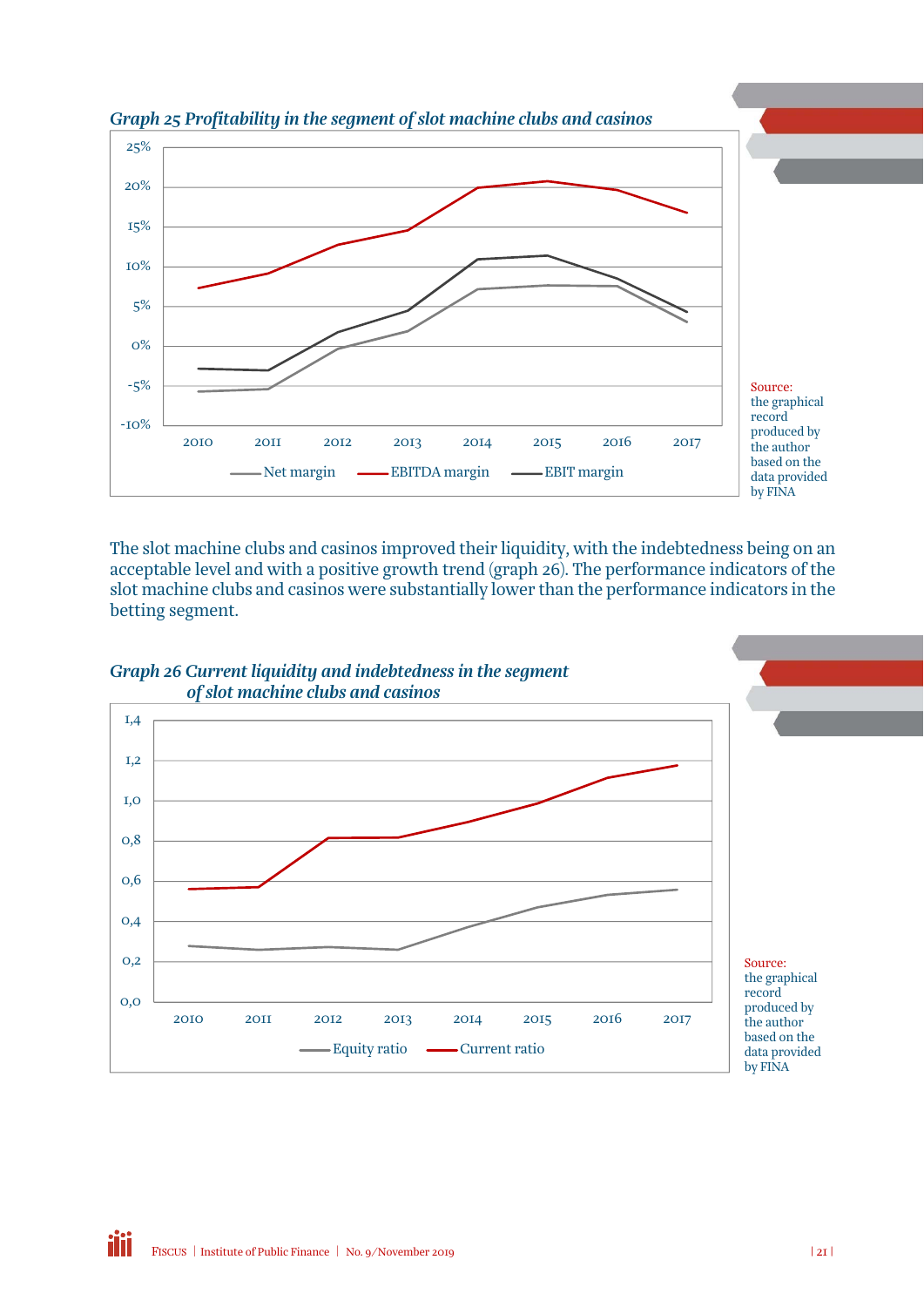![](_page_23_Figure_0.jpeg)

#### *Graph 27 Net debt and EBITDA in the segment of slot machine clubs and casinos (HRK million)*

In the past couple of years, the segment of slot machine clubs and casinos was marked by a decrease in indebtedness and increase of profitability. The net debt was covered by the annual EBITDA margin, which made the collection of debts certain (graph 27).

# Fiscal Effect of Fees and Taxes on Gambling in Croatia

The text below analyses the overall direct fiscal effects of gambling on the budget revenue. They include fees and taxes paid by the gambling operators and winners in Croatia.

The gambling taxes and fees can be divided into two groups. The first group includes taxes on lottery games, gambling and betting. These are the fees paid by the gambling operators on a monthly basis for:

- a) organisation of betting,
- b) organisation of gambling at slot machine clubs,
- c) organisation of gambling at casinos,
- d) organisation of lottery games,

and on the annual basis for:

- e) organisation of gambling at slot machine clubs,
- f) organisation of gambling at casinos,
- g) organisation of betting.

According to the European Commission methodology (European Commission, 2019), the annual fees primarily include fees referring to obtaining the business and professional permits, and the monthly fees represent a sort of classic tax on lottery, gambling and betting.

The second group includes taxes on winnings from gambling paid by the players when they win and they comprise: a) tax on winnings from lottery games and b) tax on winnings from betting.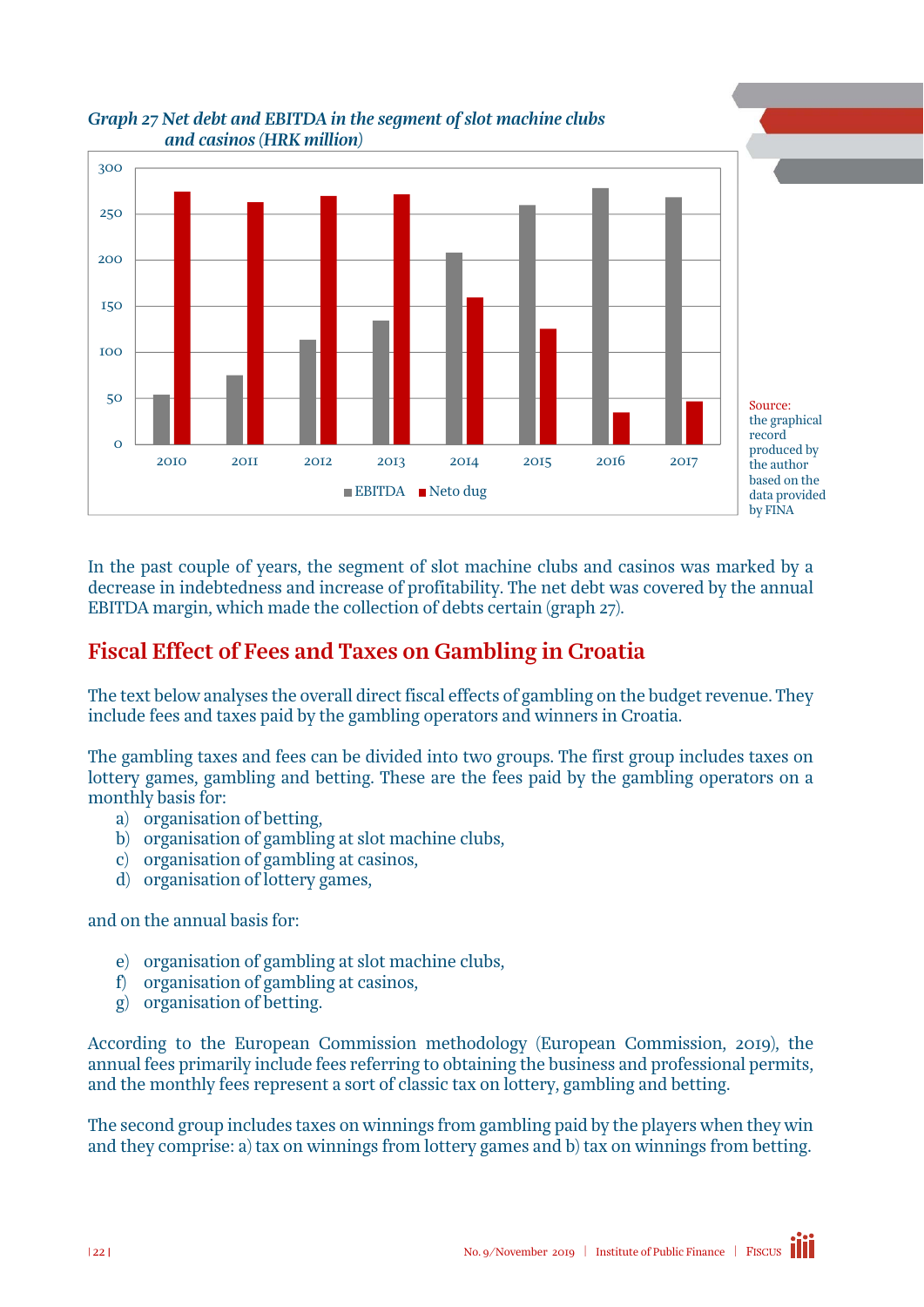Graph 28 shows gambling taxes and fees in the Republic of Croatia in the period 2010 – 2017. Such revenues recorded growth in both the absolute and relative amounts. They doubled in the observed period (from HRK 657 million in 2010 to HRK 1.2 billion in 2017), which made 0.9% of the total revenue from taxes and contributions. Their biggest portion of the total fees primarily comprises fees paid by gambling operators. Then, there are taxes on winning from gambling paid by winners – more than 90% of that sum goes to tax on winnings from betting. The 2014 changes if the tax policy contributed to a strong growth of taxes on winning in the period 2015  $-2017.$ 

![](_page_24_Figure_1.jpeg)

#### Graph 28 Taxes and fees on gambling in Croatia, 2010 -2017 (in HRK million and %)

Many authors (e.g. Torre, Zoričić and Škifić, 2010) emphasise taxation as the main rationale behind the liberalisation of the gambling market. However, this is not the case in Croatia. There are two main reasons for this. Firstly, the direct contribution of gambling to the budget revenue is lower than 1%. It is a relatively small amount compared to the tobacco industry, where the products also fall into the category of vices and cause addiction problems. Secondly, the taxes on gambling make about 0.4% of the total budget revenue on average on the EU level. Therefore, it cannot be said that the market liberalisation in the past ten years has primarily had a budgetary purpose (European Commission, 2019).

The direct effect of the gambling sector on the budget revenues was analysed first. However, the gambling operators indirectly contribute to the budget revenue. If they generate profit, as legal entities, they are obliged to pay profit tax, and they also pay contributions and other duties for their employees. Furthermore, in order to get a realistic picture of the overall revenue that the government generates from gambling, it is necessary to include the HL profit.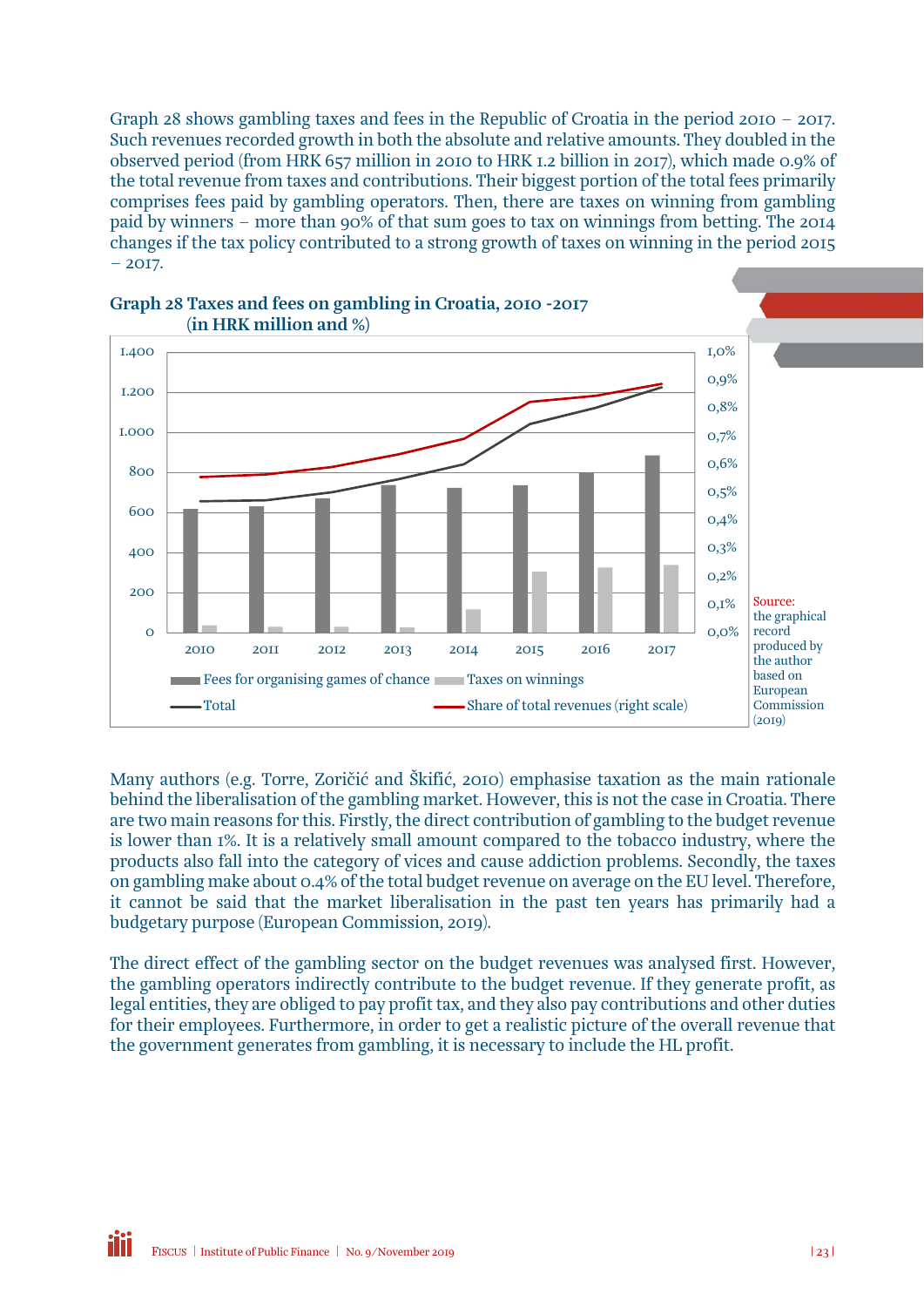# Challenges of the Gambling Market and Possible Changes of Regulations

The analysis of the gambling market is based on 2017 data, and the continuation of the positive business performance is expected in the following years. This is also visible in the 2018 financial statements of the main market participants. It is possible to achieve the record result on the level of the entire sector in this year, and especially in the segment of sports betting, which can be largely attributed to the success and long participation of the Croatian football national team in the World Cup in Russia.

Besides, in 2019, the Ministry of Finance issued an order for the ban of work for 14 international gambling operators. These were mostly online bookmakers that offered their services in Croatia illegally.2 This was the beginning of dealing with the issue of illegal bookmakers, and it definitely turned a portion of the "black" market into the revenue of the national gambling operators. According to the European Gaming and Betting Association, the share of the grey market in the Republic of Croatia amounts to 38%, i.e. about HRK 2 billion (EGBA, 2017).

The consolidation of companies, that is the reduction of the number of companies in the industry, continues, which will affect the rise in market share of the main market participants due to takeover of smaller competitors, primarily in the segment of betting and slot machine clubs.

![](_page_25_Figure_4.jpeg)

 2 The prevention of illegal activities is regulated by the Ordinance on the Implementation of the General Tax Act (OG 45/19) that came into force at the beginning of May 2019.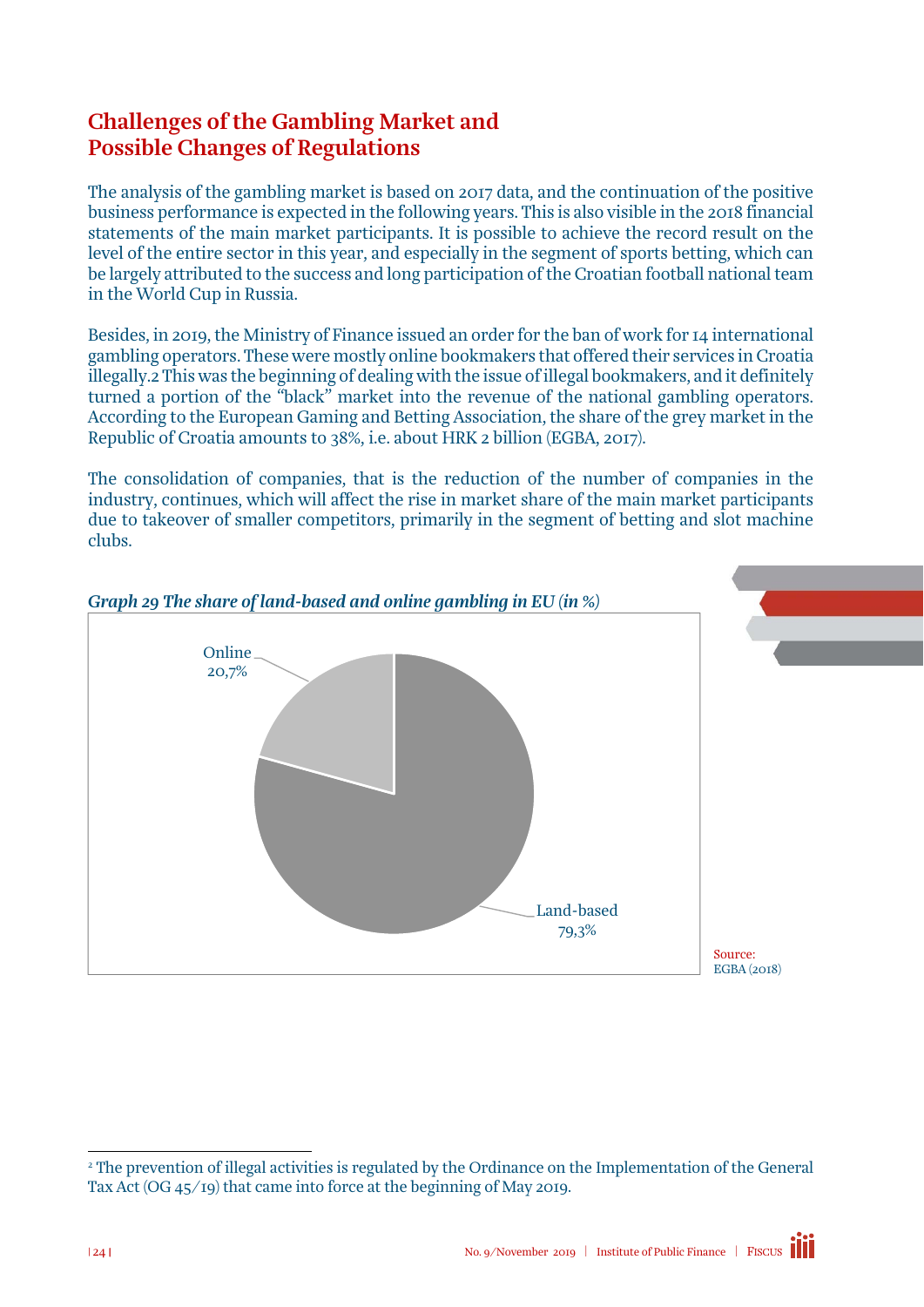![](_page_26_Figure_0.jpeg)

Digitalisation is an important factor of changes, for both the operators and the players. The players have been increasingly using smartphones, and the personalised user experience becomes more important to them. This is especially the case with the younger players (the millennials). In EU, online gambling makes more than 20% of the market (graph 29). In EU countries EUR 19.6 billion was spent on online gambling in 2017, and it is expected that the amount would increase to EUR 24.7 in 2020 (EGBA, 2018). To put it briefly, the companies that adjust faster and better to trends, will deliver better market outcomes. Since the most popular online gambling games include betting and casino (graph 30), the previous analysis showed that the companies that followed trends and developed this form of business activity turned out as market winners (e.g. Super Sport, Interigre, and even HL, which achieves satisfactory results in the segment of online casinos).

In particular, the issue of digitalisation must be observed from the perspective of the common EU market, where there have been attempts in the past couple of years to reach a legal consensus on online gambling, since the member countries have different legislation. In the majority EU member countries the organising of online games requires a licence, whereas in a smaller number of the member countries there is monopoly involved in gambling, including the online gambling. There are few member countries where gambling is prohibited, but this does not prevent players from these countries to gable with the operators from other countries.

The future of the gambling sector in the Republic of Croatia will define the relation of the government not only to this sector, but also to HL that remained the only domestic state-owned operator. Strengthening of HL in the gambling segments the company has no monopoly of (betting, slot machine clubs and casinos) will depend on the development of the regulations and tax policy. The change of taxes on winning from betting in 2015 caused a substantial increase in this type of budget revenue, which even exceeded the monthly fee paid by the operators. Since the tax on winning has a destimulating effect on (small) players and boosts illegal betting, the option of increasing the fees paid by the betting operators should be considered, as well as the return of the tax exemption for small winning that was repealed at the beginning of 2015. This would shift the taxation burden from the players to the operators. Besides the above-mentioned change in the tax structure, a further improvement in the collection of taxes and turnover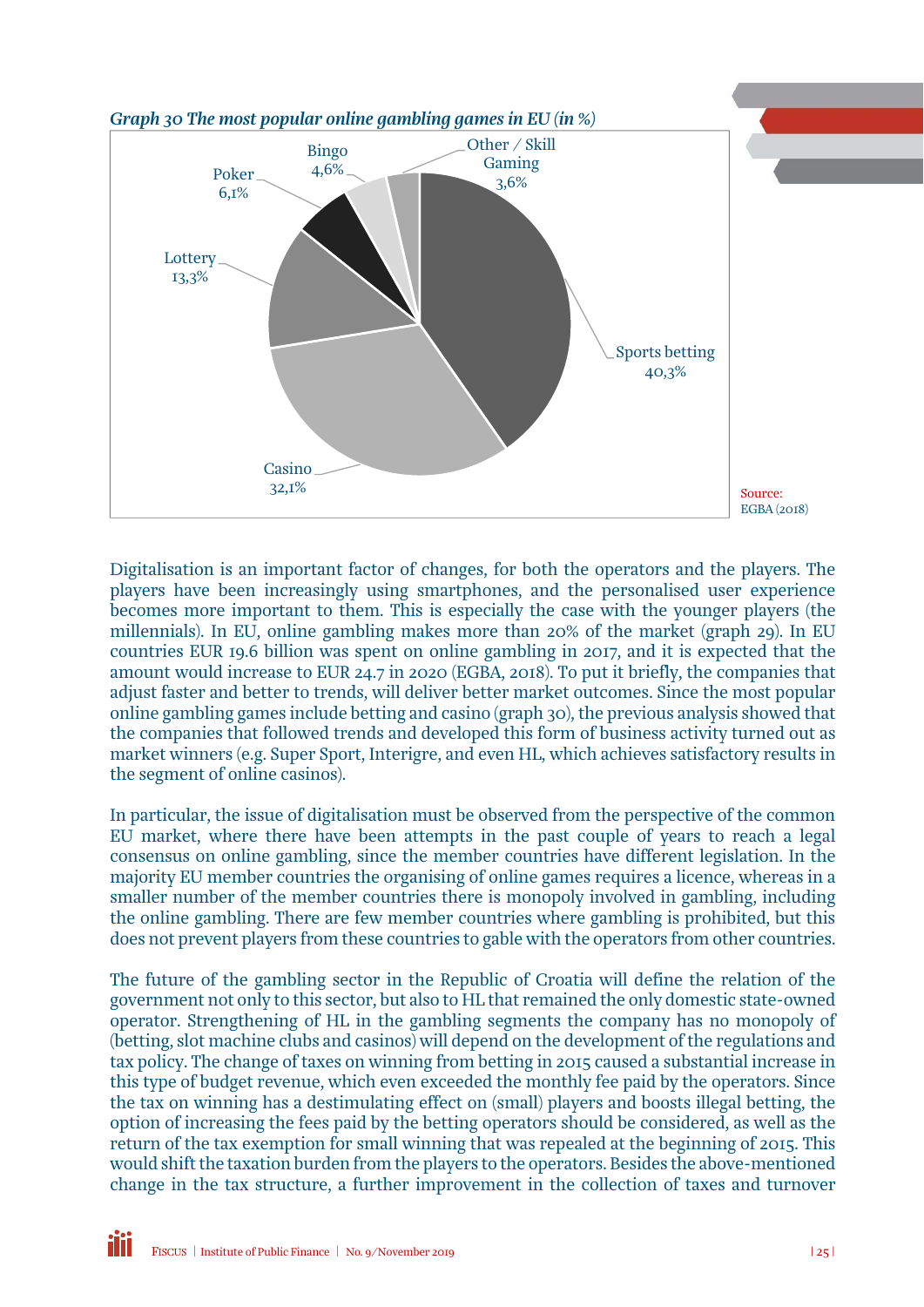control is possible by means of improvement of the fiscal system that is still non-existent in casinos and slot machine clubs (Article 64 of the General Tax Act).

The growth of the gambling market has affected the upsurge of the addiction issue. Namely, it is estimated that the occurrence of the gaming issue among the adult population ranges from 1% to 1.5%, and it can be argued that in Croatia there are at least 50,000 people addicted to gaming. The figures are very alarming (PBSVI, 2019). We should expect that the expansion of the market, especially online gambling, would make the problem of gambling addiction even more serious. It is obvious that the current regulations are not sufficient and require adjustments not only in the part concerning the taxation, but also in the part concerning the working hours of operators of the land-based gambling games. Furthermore, the operators should be obliged to inform the players on risks of online and land-based gaming and betting.

Therefore, the operators and their associations (Croatian Association for Games of Chance and Croatian Gaming Association) need to be more actively involved in the prevention. In this segment of economy the corporate social responsibility is a crucial requirement, and raising of the awareness and sensitivity of the society with regard to the issue of gambling addiction should not only be the concern of the government as the regulator.

The potential development of the market should not be observed only from the perspective of the current market model. The restrictions that arise from the previous suggestion to introduce more strict regulation may be compensated in other areas. In other words, Croatia is a tourismoriented country, and activities such as casinos and slog machine clubs are closely related with tourism and hotels all over the world. The other models aiming at enriching the tourist offer by means of gambling products and services should be taken into consideration. Such models would generate a new, so far non-existent, revenue from a large number of tourists visiting or just travelling through Croatia.

# **Conclusion**

The gambling industry makes a smaller, but rather dynamic segment of the Croatian economy. The analysis of the gambling segment mostly covers the period 2010 –2017. After the financial crisis in 2010, the gambling market recorded growth and recovery. Besides the change of the regulations in 2014, the development of digitalisation has highly influenced the market growth, especially in the segment of online gambling.

Furthermore, the market segment is not only profitable, but also highly concentrated and this high level of concentration is partially a result of acquisitions and entering of the foreign capital. In Croatia, the revenue form gambling grew despite the reduced number of companies and employed in the observed period. In 2017, the total revenue of this activity exceeded HRK 3 billion. The four main operators make more than 60% of the market. They are: Super Sport, HL, Interigre and Hattrick-PSK. Considering the market concentration, each of these companies is the market leader in a specific segment of the gambling sector.

The gambling sector comprises the following segments: lottery games, casinos, slot machine clubs and betting shops. In the segment of lottery, HL has monopoly and in the past couple of years the company has recorded growth in other segments as well. However, from the perspective of the revenue growth, labour productivity and profitability, HL is still lagging behind.

The betting shops have contributed to profitability and revenue growth of the gambling sector to a large extent. There are only six companies in the Republic of Croatia with the betting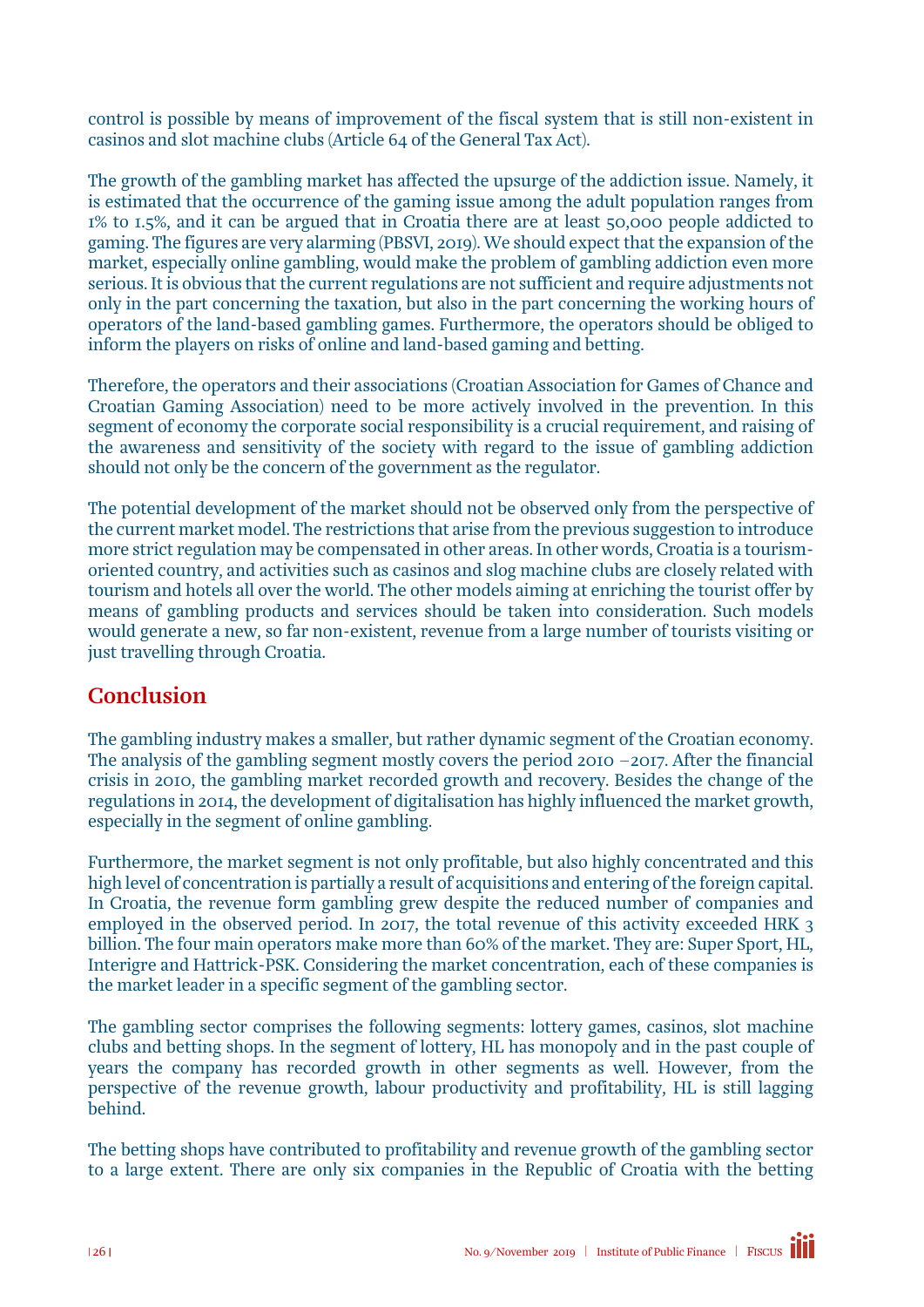licence, and the top two are Super Sport and Hattrick-PSK. The operators that are primarily focused on betting also enter other market segments, primarily the segment of online casinos, which secures them the average annual revenue growth rate of 8%.

The slot machine clubs have the average annual growth rate of 12%, which is double the average annual growth rate of the overall gambling and betting sector (6%). This segment also recorded the highest number of mergers. The casinos have similar business trends as the slot machine clubs, since these are complementary market segment sharing the same key participants.

The gambling market in Croatia has been experiencing a significant growth. The regulations have been relatively slow adjusting to such growth as well as to the issues that arise from the gambling market development, especially in the sense of prevention of addiction and strengthening of the corporate social responsibility of the operators. The fees paid by the operators and taxes on winnings from gambling paid by players are the main regulatory instruments. Thus, in this area there is still space for the reallocation of the burden from the players to operators. Further market growth and development is still expected, especially on the grounds of development of online gambling, but also the improved EU regulation.

# References

- 1. Act on Games of Chance, OG 87/09, 35/13, 158/13, 41/14, 143/14.
- 2. Anić, I. D. and Vouk, R., 2000. Comparison of Regulation of Gambling in the Republic of Croatia and EU Countries. *Hrvatska gospodarska revija* (Croatian Economic Journal), 9, 1-10
- 3. Bodor, D. and associates, 2018. Prevalence of pathological prenatal gambling among alcohol addicts in outpatient treatment in the City of Zagreb: A cross-sectional study. *Psychiatria Danubina*, 30(3), 348-355
- 4. Decision on Granting the Authorisation to Organise Gambling in Casinos, OG 116/18
- 5. Decision on Granting the Authorisation to Organise Gambling, OG 116/18
- 6. Decision on Granting the Authorisation to Organise Slot Machine Gambling, OG 116/18
- 7. EGBA, 2017. *[Interactive map Illegal gambling. European Gaming and Betting Association](http://www.egba.eu/facts-and-figures/interactive-map/)*.
- 8. EGBA, 2018. *European Online Gambling Key Figures 2017*. European Gaming and Betting Association.
- 9. European Commission, 2019. *[Data on taxation, National tax lists](https://ec.europa.eu/taxation_customs/business/economic-analysis-taxation/data-taxation_en)*.
- 10. FINA, 2019. *Public Disclosure of Financial Statements of All Companies in the Republic of Croatia*. Zagreb: Financial Agency
- 11. General Tax Act, OG 115/16, 106/18.
- 12. Horak, H., Dumančić, K. and Pošćić, A., 2017. *Regulation of Gambling in the European Union*. Zagreb: Školska knjiga.
- 13. Hrvatska Lutrija, 2013. *Business and Development Plan of HL for a Three-year Period, 2013 -2015* Zagreb: HL.
- 14. Ordinance on Interactive Online Casino Gaming, OG 78/10.
- 15. Ordinance on Lottery Games, OG 78/10, 69/11, 22/15, 45/16, 101/18.
- 16. Ordinance on Mandatory Records for the Calculation of the Fee Collected from the Operators, OG 8/15.
- 17. Ordinance on Obtaining the Authorisation (Licence) to Work at a Casino, OG 78/10.
- 18. Ordinance on Organising Prize Winning Games, OG 8/10.
- 19. Ordinance on Organising Remote Betting, OG 8/10, 63/10, 22/15.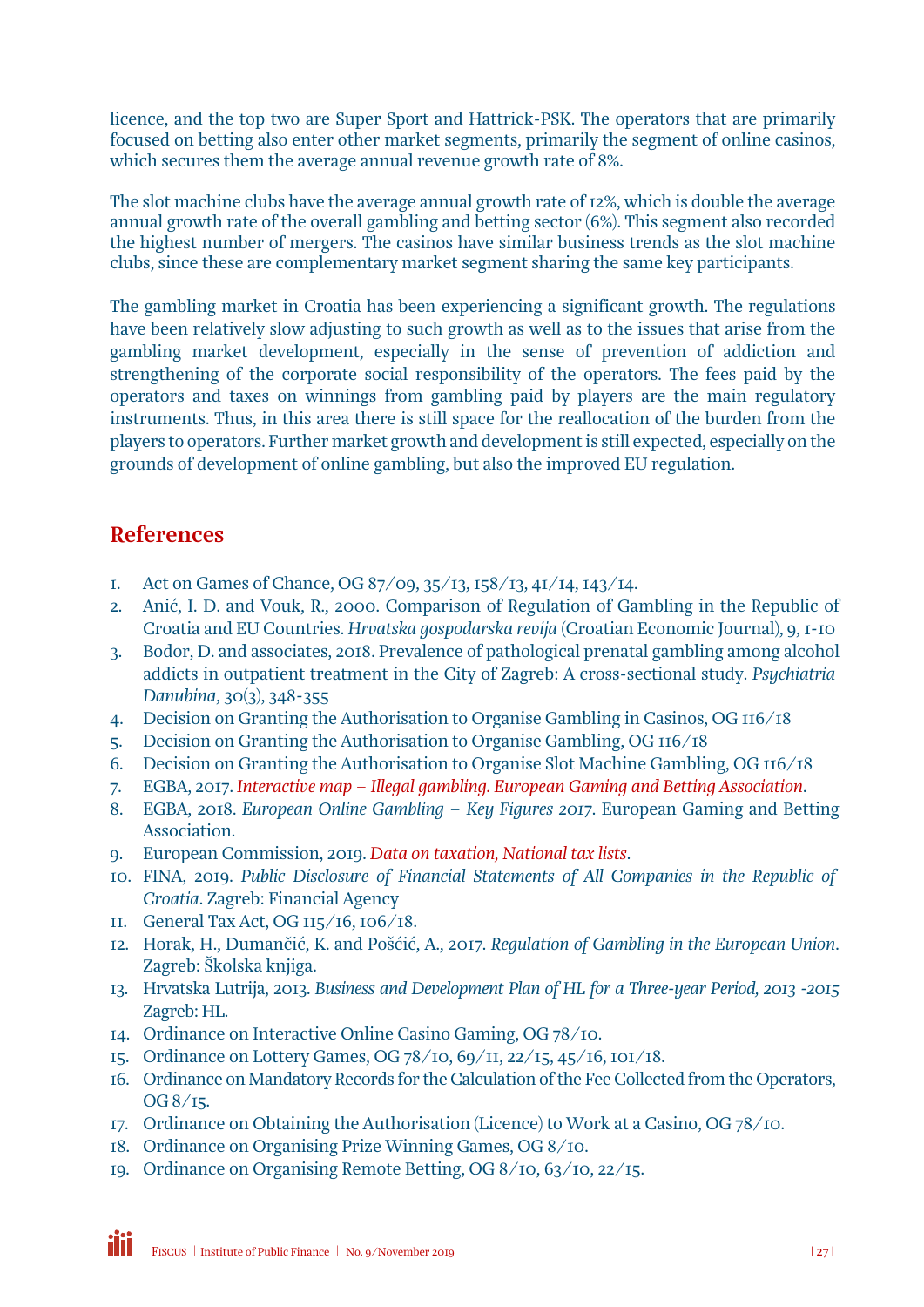- 20. Ordinance on Spatial and Technical Requirements for Organisation of Gambling at Slot Machine Clubs, in Casinos and Betting Shops, OG 38/10, 130/10, 69/11, 15/12, 151/14.
- 21. Ordinance on the Implementation of the General Tax Act, OG 45/19.
- 22. Ordinance on the Technical Worthiness of Slot Machines and Gaming Tables, OG 38/10, 130/10, 49/13, 12/14 .
- 23. Psihijatrijska bolnica Sv. Ivan (St. John Psychiatric Clinic), 2019. *[Gaming Therapy and](https://www.pbsvi.hr/strucni-programi/kocka-terapijsko-rehabilitacijski-program-za-ovisnost-o-kockanju/)  [Rehabilitation Programm for Gaming Addiction](https://www.pbsvi.hr/strucni-programi/kocka-terapijsko-rehabilitacijski-program-za-ovisnost-o-kockanju/)*. Zagreb: Psihijatrijska bolnica Sv. Ivan Zagreb (St. John Psychiatric Clinic).
- 24. Torre, R., Zoričić, Z. and Škifić, B., 2010. Gaming Incidence and Legislation *Medica Jadretina*, 40(1-2), 27-31.
- 25. Zoričić, Z., Torre, R. and Orešković, A., 2009. Gaming and Betting A New Age Addiction *Medicus*, 17(2), 205-209.